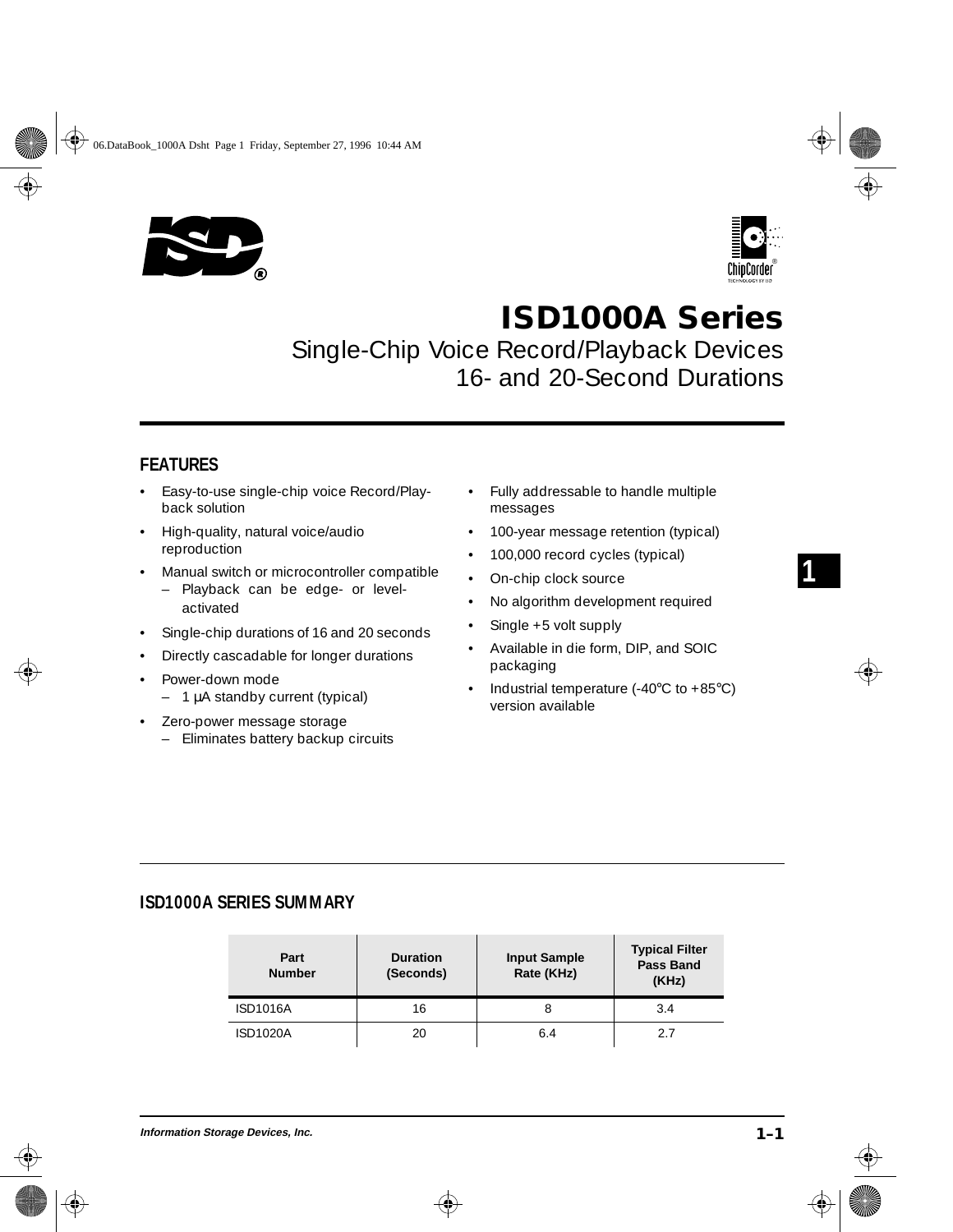**-1**

### **GENERAL DESCRIPTION**

Information Storage Devices' ISD1000A Chip-Corder® Series provides high-quality, single-chip record/playback solutions for 16- and 20-second messaging applications. The CMOS devices include an on-chip oscillator, microphone preamplifier, automatic gain control, antialiasing filter, smoothing filter, and speaker amplifier. In addition, the ISD1000A Series is fully microprocessorcompatible, allowing complex messaging and addressing to be achieved.

Recordings are stored in on-chip nonvolatile memory cells, providing zero-power message storage. This unique, single-chip solution is made possible through ISD's patented multilevel storage technology. Voice and audio signals are stored directly into memory in their natural form, providing high-quality, solid-state voice reproduction.

# **DETAILED DESCRIPTION**

The ISD1000A ChipCorder Series devices are designed to Record and Play back audio and voice information in a single chip with a minimum of circuit complexity. This compact, easy-to-use, nonvolatile, low-power solution has been made possible by ISD's multilevel storage technology a breakthrough in storage technology in EEPROM. ISD's multilevel storage technology results in storage density that is eight times greater than digital memory. The ISD1000A nonvolatile analog array consists of 128K cells — the equivalent of 1 Mbits of digital storage.

The ISD1000A Series eliminates the need for digital conversion, digital compression, and voice synthesis techniques which often compromise voice quality and are more complicated to use. The ISD1000A Series includes signal conditioning circuits and control functions which enable a complete, high-quality Recording and Playback system in a single device. The ISD1000A is available in two versions, which store voice in 16- or 20-second arrays. Additional devices may be cascaded



# **ISD1000A SERIES BLOCK DIAGRAM**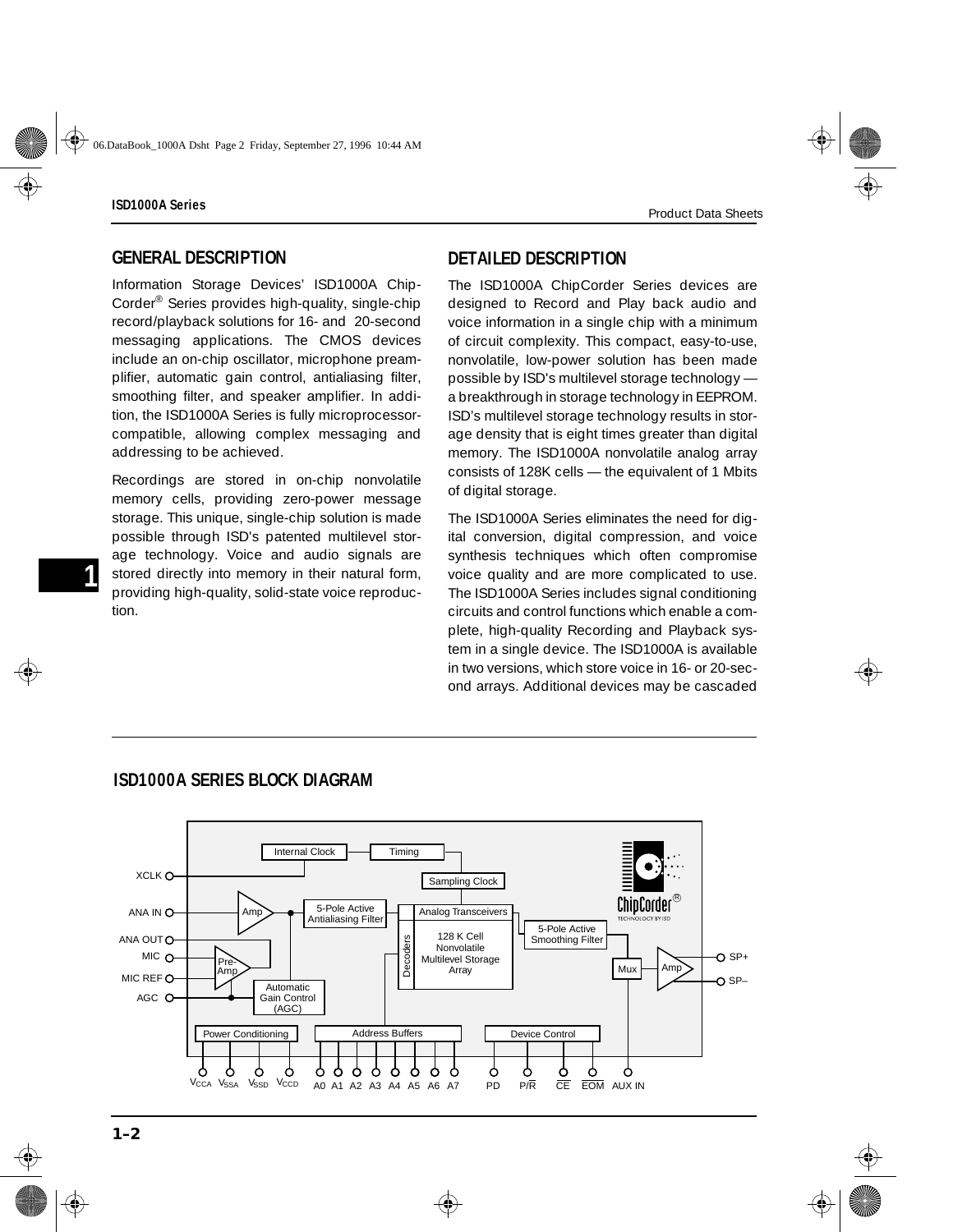# **ISD1000A SERIES PINOUTS**



to achieve longer recording durations. The nonvolatile storage array is based on productionproven, low-power CMOS EEPROM technology.

The highly integrated ISD1000A Series contains all the basic functions required for high-quality voice Recording and Playback. The noise-cancelling Microphone Preamplifier and Automatic Gain Control (AGC) record both low-volume and highvolume sounds. The AGC attack and release times are adjusted by an external resistor and capacitor. Antialiasing is performed by a continuous fifth-order Chebyshev filter, requiring no external components or clocks to give toll-quality reproduction. The low corner of the passband is user-settable by two external capacitors. The devices contain their own temperature-stabilized timebase oscillator.

The ISD1000A devices drive a speaker directly through differential outputs. This boosts power by four times and eliminates the need for a series capacitor or an output amplifier. The device will operate from a single power supply or from batteries. The device also includes a power down function for applications where minimum power consumption is critical. The CMOS-based design, combined with the nonvolatile storage array, assures the lowest possible overall power consumption.

On-chip control functions make the ISD1000A Series very easy to use in a wide array of applications. Each device offers a variety of operating modes and interface options. The devices may be used in applications that require little more than a few switches and a battery. The devices may also be integrated into electronic systems where digital addresses can be provided for more sophisticated message addressing and control. The ISD1000A array is organized into 160 segments. Addresses A0 through A7 provide access to each segment in the array for message addressing. Addressing provides the capability of constructing messages by combining stored phrases and sounds.

### **PIN DESCRIPTIONS**

### **Voltage Inputs (V<sub>CCA</sub>, V<sub>CCD</sub>)**

To minimize noise, the analog and digital circuits in the ISD1000A Series devices use separate power busses. These voltage busses are brought out to separate pins and should be tied together as close to the supply as possible. In addition, these supplies should be decoupled as close to the package as possible.

### Ground Inputs (V<sub>SSA</sub>, V<sub>SSD</sub>)

The ISD1000A Series of devices utilizes separate analog and digital ground busses. These pins should be tied together as close to the package as possible and connected through a low-impedance path to power supply ground.

#### **Power Down Input (PD)**

When not recording or playing back, the PD pin should be pulled HIGH to place the part in a very low power mode (see  $I_{SB}$  specification). When EOM pulses LOW for an overflow condition, PD should be brought HIGH to reset the address pointer back to the beginning of the Record/Playback space.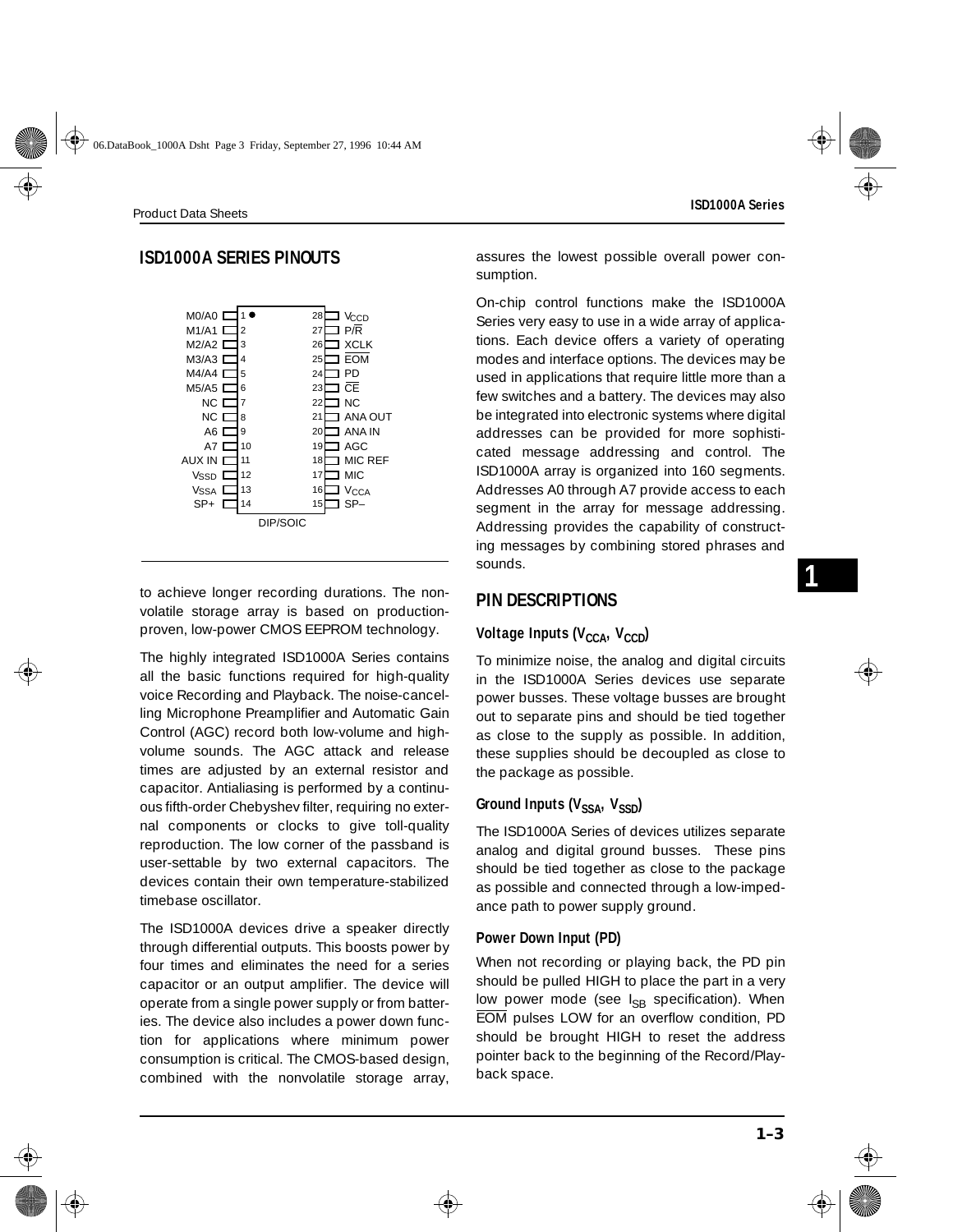### **Chip Enable Input (CE)**

The  $\overline{CE}$  pin is taken LOW to enable all Playback and Record operations. The address inputs and Playback/Record input  $(P/\overline{R})$  are latched by the falling edge of  $\overline{CE}$ . When  $\overline{CE}$  is taken HIGH, the ISD1000A is unselected, the  $P/R$  is HIGH, and the auxiliary input is directed into the speaker amplifier.

### **Playback/Record Input (P/R)**

The  $P/\overline{R}$  input is latched by the falling edge of the CE pin. A HIGH level selects a Playback cycle while a LOW level selects a Record cycle. For a Record cycle, the address inputs provide the starting address and recording continues until PD or CE is pulled HIGH or an overflow is detected (i.e. the chip is full). When a Record cycle is terminated by pulling PD or  $\overline{CE}$  HIGH, an End-Of-Message (EOM) marker is stored at the current address in memory. For a Playback cycle, the address inputs provide the starting address and the device will play until an EOM marker is encountered. The device can continue past an EOM marker in an operational mode, or if  $\overline{CE}$  is held LOW in address mode. (See [page 1-6](#page-5-0) for more Operational Modes).

### **End-Of-Message Output (EOM)**

A non-volatile marker is automatically inserted at the end of each recorded message. It remains there until the message is recorded over. During Playback, the EOM output pulses LOW for a period of  $T_{FOM}$  at the end of each message, or in the event of a message overflow (device full).

In addition, the ISD1000A Series has an internal  $V_{CC}$  detect circuit to maintain message integrity should  $V_{CC}$  fall below 3.5V. In this case,  $\overline{EOM}$ goes LOW and the device is fixed in Playbackonly mode. The EOM marker provides a convenient handshake signal for a processor, and also facilitates the cascading of devices.

#### **Microphone Input (MIC)**

The microphone input transfers its signal to the on-chip preamplifier. An on-chip Automatic Gain Control (AGC) circuit controls the gain of this preamplifier from -15 to 24 dB. An external microphone should be AC coupled to this pin via a series capacitor. The capacitor value, together with the internal 10 Kohm resistance on this pin, determines the low-frequency cutoff for the ISD1000A Series passband. See ISD's Application Notes and Design Manual in this book for additional information on low-frequency cutoff calculation.

#### **Microphone Reference Input (MIC REF)**

The MIC REF input is the inverting input to the microphone preamplifier. This provides a noisecanceling or common-mode rejection input to the device when connected to a differential microphone. **IF THIS INPUT IS UNUSED, IT MUST BE LEFT DISCONNECTED.**

#### **Automatic Gain Control Input (AGC)**

The AGC dynamically adjusts the gain of the preamplifier to compensate for the wide range of microphone input levels. The AGC allows the full range of whispers to loud sounds to be recorded with minimal distortion. The "attack" time is determined by the time constant of a 5 K $\Omega$  internal resistance and an external capacitor (C2) connected from the AGC pin to  $V_{SSA}$  analog ground. The "release" time is determined by the time constant of an external resistor (R2) and an external capacitor (C2 on the schematic on [page 1-17](#page-16-0)) connected in parallel between the AGC Pin and V<sub>SSA</sub> analog ground. Nominal values of 470 K $\Omega$ and 4.7  $\mu$ F give satisfactory results, in most cases. For AGC voltages of 1.5V and below, the preamplifier is at its maximum gain of 24 dB. Reduction in preamplifier gain occurs for voltages of approximately 1.8V.

**-1**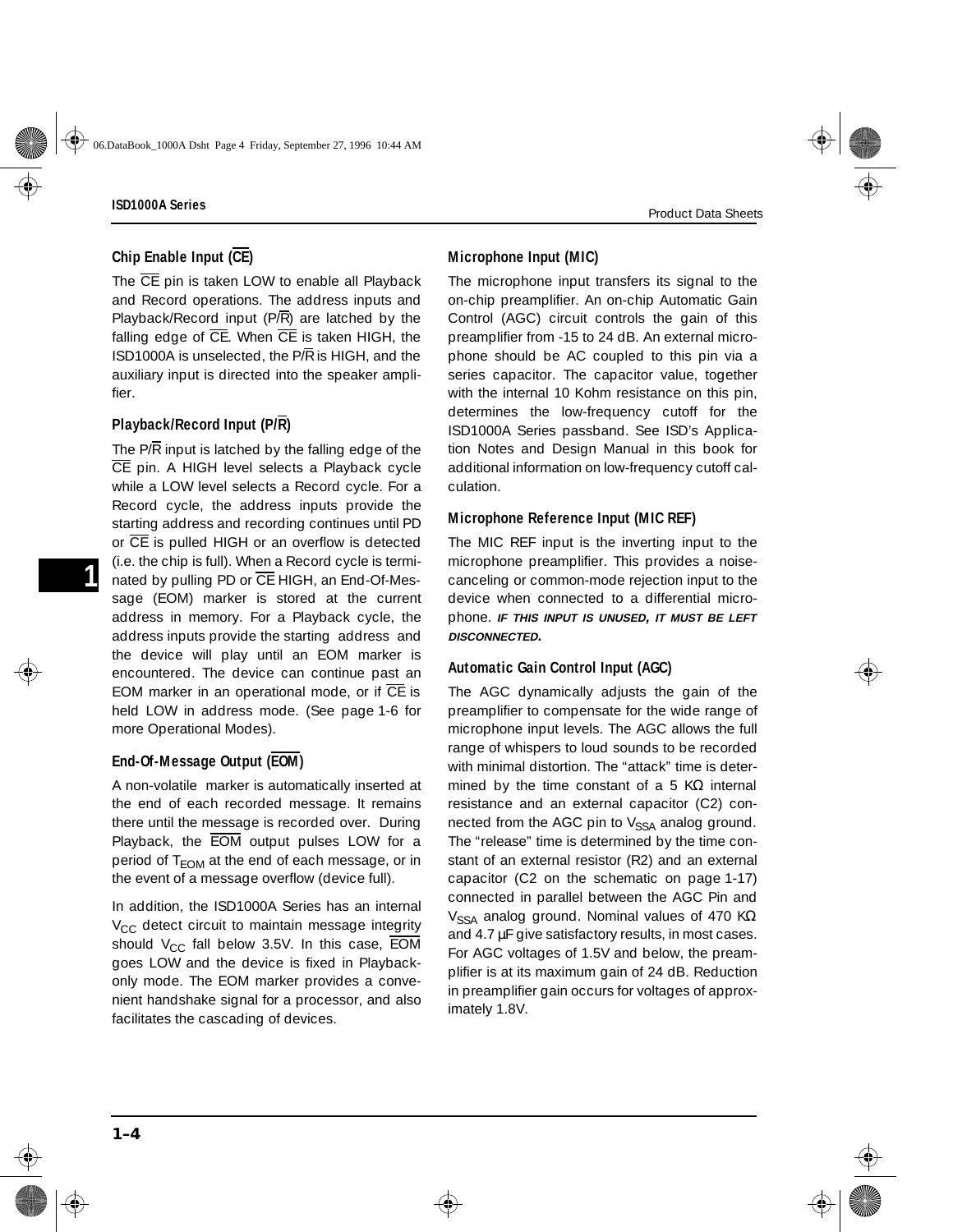#### **Analog Output (ANA OUT)**

This pin provides the preamplifier output to the user. The voltage gain of the preamplifier is determined by the voltage level at the AGC pin. It has a maximum gain of about 24 dB for small input signal levels.

#### **Analog Input (ANA IN)**

The analog input pin transfers its signal to the chip for recording. For microphone inputs, the ANA OUT pin should be connected via an external capacitor to the ANA IN pin. This capacitor value, together with the 2.7 K $\Omega$  input impedance of ANA IN, is selected to give additional cutoff at the lowfrequency end of the voice passband. If the desired input is derived from a source other than a microphone, the signal can be fed, capacitively coupled, into the ANA IN pin directly.

#### **Optional External Clock Input (XCLK)**

ISD1000A devices are configured at the factory with an internal sampling clock frequency centered to ±1% of specification. The frequency is maintained to a total variation of  $\pm$ 2.25% tolerance over the entire commercial temperature and 4.5 to 5.5 voltage ranges. The internal clock has a ±5% tolerance over the industrial temperature range and 4.5 to 5.5 voltage range. A regulated power supply is recommended for industrial-temperature-range parts. If greater precision is required, the device can be clocked through the XCLK pin as follows.

| Part<br><b>Number</b> | <b>Sample Rate</b> | <b>Required Clock</b> |
|-----------------------|--------------------|-----------------------|
| <b>ISD1016A</b>       | 8.0 KHz            | 1024 KH <sub>7</sub>  |
| ISD1020A              | 6.4 KHz            | 819 2 KH <sub>7</sub> |

These recommended clock rates should not be varied because the antialiasing and smoothing filters are fixed, and aliasing problems can occur if the sample rate differs from the one recommended. The duty cycle on the input clock is not

critical, as the clock is immediately divided by two. **IF THE XCLK IS NOT USED, THIS INPUT MUST BE CONNECTED TO GROUND.**

#### **Speaker Outputs (SP+/SP-)**

All devices in the ISD1000A Series include an onchip differential speaker driver, capable of driving 50 milliwatts into 16  $\Omega$  from AUX IN (12.2 mW from memory).

The speaker outputs are held at  $V_{SSA}$  levels during record and power down. It is therefore not possible to parallel speaker outputs of multiple ISD1000A devices or the outputs of other speaker drivers.

#### **NOTE**

Connection of speaker outputs in parallel may cause damage to the device.

While a single output may be used alone (including a coupling capacitor between the SP pin and the speaker), these outputs may be used individually with the output signal taken from either pin. Using the differential outputs results in a 4:1 improvement in output power.

#### **NOTE**

Never ground or drive an output.

#### **Auxiliary Input (AUX IN)**

The Auxiliary Input is multiplexed through to the output amplifier and speaker output pins when  $\overline{\text{CE}}$ is HIGH and Playback has ended, or if the device is in overflow. When cascading multiple ISD1000A devices, the AUX IN pin is used to connect a Playback signal from a following device to the previous output speaker drivers. For noise considerations, it is suggested that the Auxiliary Input not be driven when the storage array is active.

#### **Address/Mode Inputs (Ax/Mx)**

The Address/Mode Inputs provide two functions in the ISD1000A Series: 1. Message address (either

**1**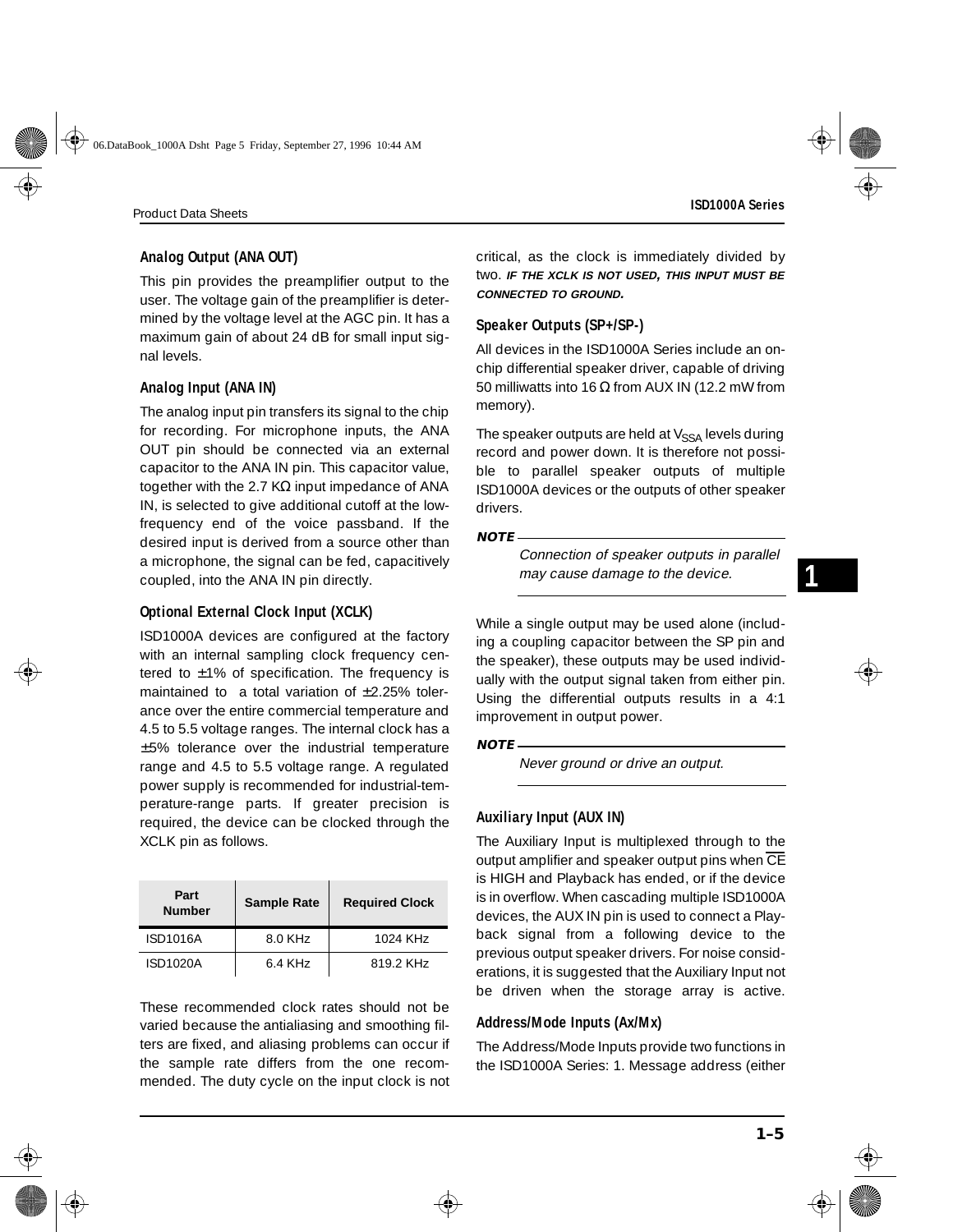<span id="page-5-0"></span>A6 or A7 = LOW) and 2. ISD1000A Series Operational Mode Options (A6 AND A7 = HIGH).

Operational mode options are shown in the Operational Modes table. There are a maximum of 160 message addresses (or segments). Each segment corresponds to one of 160 rows in the analog storage array. The message addresses (segments) are in locations 0 through 159 contiguous. The playback/record duration of each segment depends upon the device and is as follows:

| Part<br><b>Number</b> | <b>Segment Playback/Record</b><br><b>Duration</b> |
|-----------------------|---------------------------------------------------|
| ISD1016A              | 100 milliseconds                                  |
| <b>ISD1020A</b>       | 125 milliseconds                                  |

An operation may be started at any address, as defined by address pins A0-A7. Record or playback continues with automatic incrementing of the internal on-chip address until either  $\overline{CE}$  is brought HIGH (Record), an end of message marker is encountered (Playback with CE HIGH), or an overflow (device full) condition results.

# **OPERATIONAL MODES**

The ISD1000A Series is designed with several built-in operational modes provided to allow maximum functionality with a minimum of additional components, described in detail below. The operational modes use the address pins on the ISD1000A devices, but are mapped outside the valid address range. When the two Most Significant Bits (MSBs) are HIGH (A6 =  $A7=1$ ), the remaining address signals are interpreted as mode bits and **NOT** as address bits. Therefore, operational modes and direct addressing are not compatible and cannot be used simultaneously.

There are two important considerations for using operational modes. First, all operations begin initially at address 0, which is the beginning of the ISD1000A address space. Later operations can begin at other address locations, depending on the operational mode(s) chosen. In addition, the address pointer is reset to 0 when the device is changed from Record to Playback, or when a Power-Down cycle is executed.

Second, an Operational Mode is executed when CE goes LOW and the two MSBs are HIGH. This Operational Mode remains in effect until the next

| Control<br><b>Mode</b> | <b>Function</b>        | <b>Typical Use</b>                                    | Jointly Compatible* |
|------------------------|------------------------|-------------------------------------------------------|---------------------|
| M0                     | Message cueing         | Fast-forward through messages                         | M4, M5              |
| M1                     | Delete FOM markers     | Position FOM marker at the end of the last<br>message | M3, M4, M5          |
| M <sup>2</sup>         | Cascading              | Adding devices to extend message                      |                     |
| M <sub>3</sub>         | Looping                | Continuous playback from Address 0                    | M1. M5              |
| M4                     | Consecutive addressing | Record/Play multiple consecutive mes-<br>sages        | MO. M1. M5          |
| M5                     | CF level-activated     | Allow message pausing                                 | MO. M1. M3. M4      |

### **OPERATIONAL MODES TABLE**

**NOTE:** An asterisk (\*) indicates additional operational modes which can be used simultaneously with the given mode.

**-1**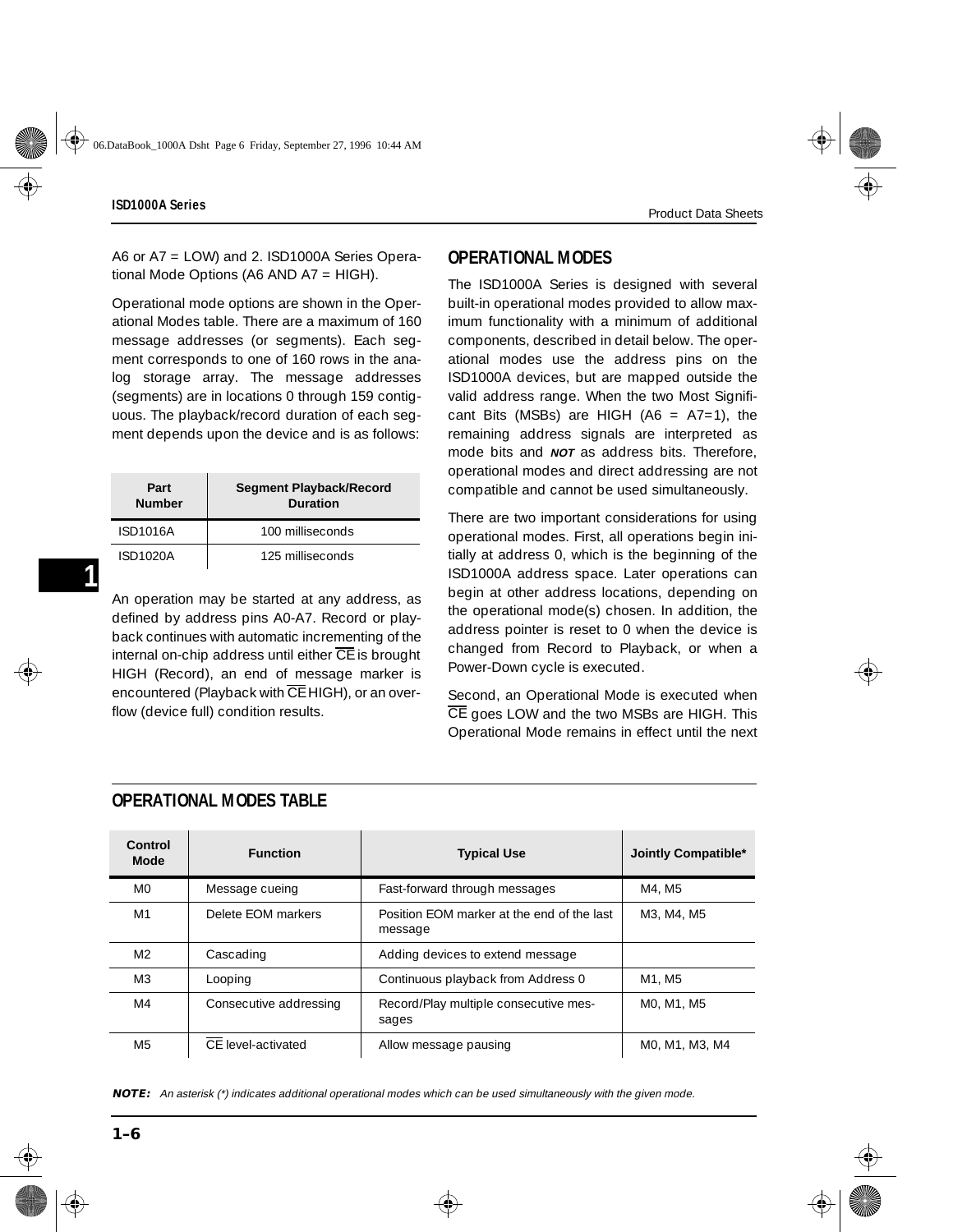**1**

LOW-going  $\overline{CE}$  signal, at which point the current address/mode levels are sampled and executed.

#### **NOTE**

The two MSBs are on pins 9 and 10 for each ISD1000A Series member.

### **OPERATIONAL MODES DESCRIPTION**

The Operational Modes can be used in conjunction with a microcontroller, or they can be hardwired to provide the desired system operation.

#### **M0 — Message Cueing**

Message Cueing allows the user to skip through messages, without knowing the actual physical addresses of each message. Each CE LOW pulse causes the internal address pointer to skip to the next message. This mode should be used for Playback only, and is typically used with the M4 Operational Mode.

#### **M1 — Delete EOM Markers**

The M1 Operational Mode allows sequentially recorded messages to be combined into a single message with only one EOM marker set at the end of the combined message. When this operational mode is configured, messages recorded sequentially are played back as one continuous message.

#### **M2 — Used for Cascading**

During playback, EOM goes LOW at array overflow only. Normal EOM pulses are turned off.

#### **M3 — Message Looping**

The M3 Operational Mode allows for the automatic, continuously repeated playback of the message located at the beginning of the address space. A message **CANNOT** completely fill the ISD1000A device and loop.

#### **M4 — Consecutive Addressing**

During normal operations, the address pointer will reset when a message is played through to an EOM marker. The M4 Operational Mode inhibits the address pointer reset on EOM, allowing messages to be played back consecutively.

### **M5 — CE Level Activated**

The default mode for ISD1000A devices is for  $\overline{\text{CE}}$ to be edge-activated on Playback and level-activated on Record. The M5 Operational Mode causes the  $\overline{\text{CE}}$  pin to be interpreted as level-activated as opposed to edge-activated during Playback. This is specifically useful for terminating Playback operations using the  $\overline{CE}$  signal. In this mode,  $\overline{CE}$  LOW begins a Playback cycle at the beginning of device memory.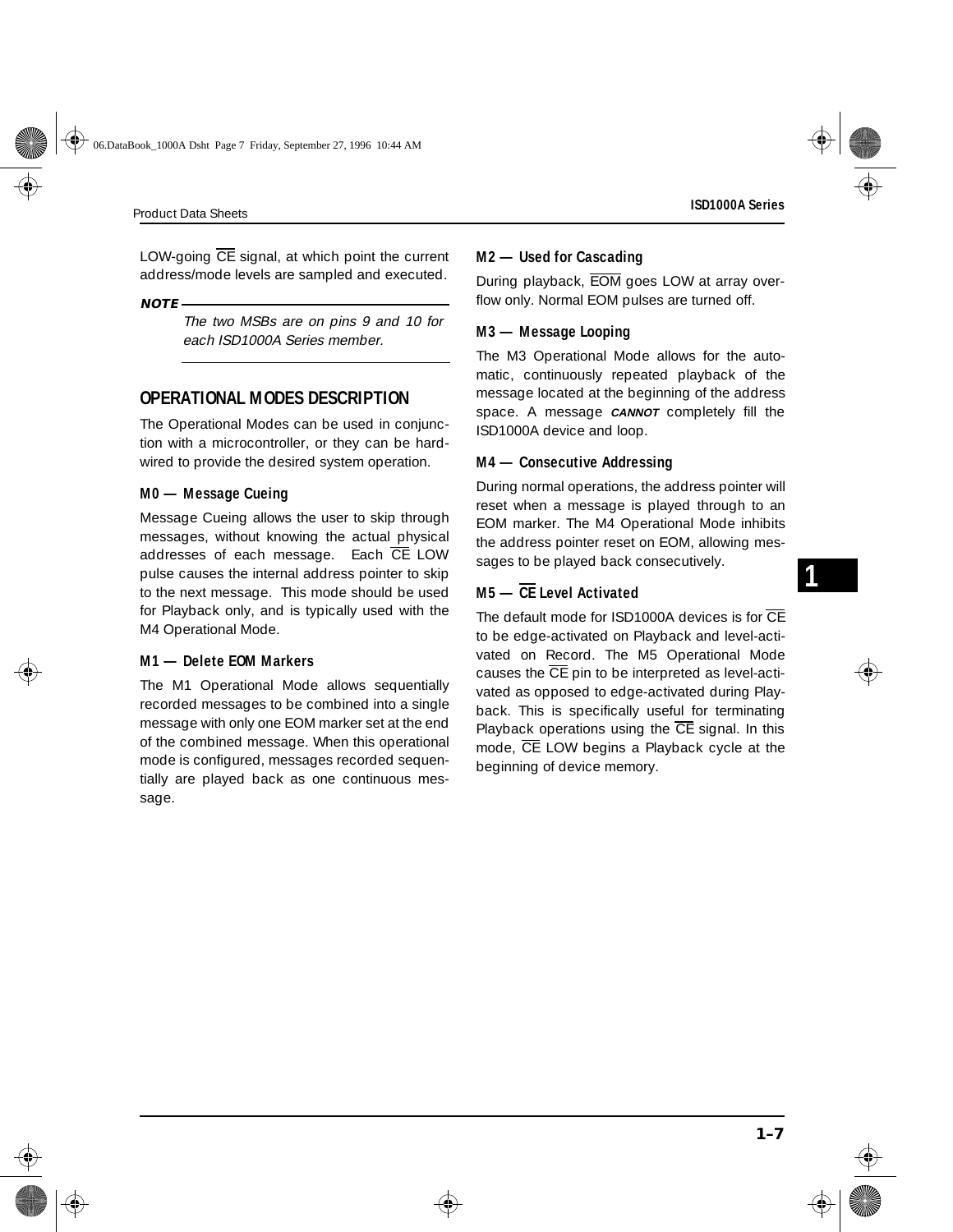# **TIMING DIAGRAMS**

#### **Record**



### **Playback**

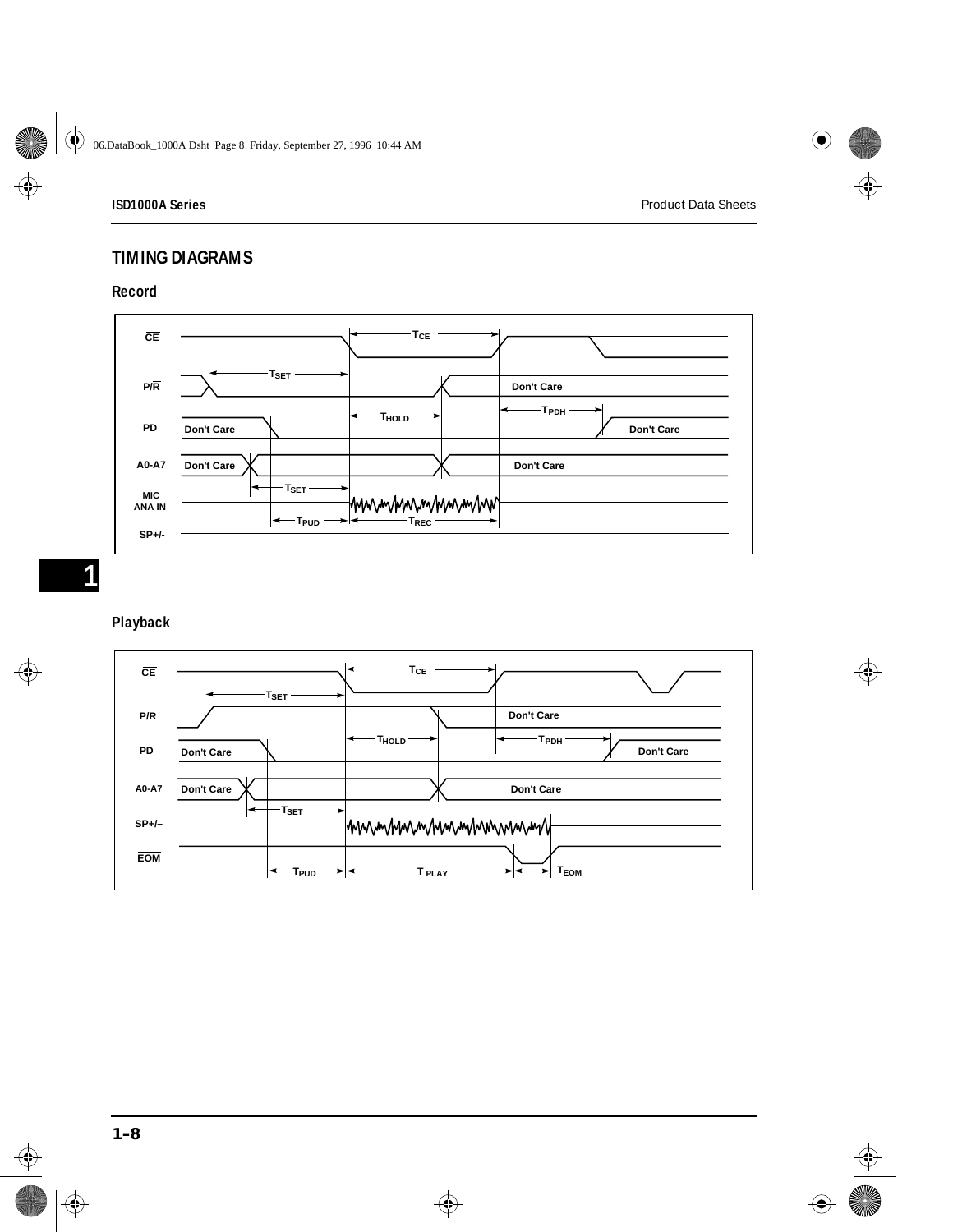# **ABSOLUTE MAXIMUM RATINGS (PACKAGED PARTS)**

| Condition                                                            | Value                                       |
|----------------------------------------------------------------------|---------------------------------------------|
| Junction temperature                                                 | $150^\circ$ C                               |
| Storage temperature range                                            | $-65^{\circ}$ C to $+150^{\circ}$ C         |
| Voltage applied to any pin                                           | $(V_{SS} - 0.3 V)$ to<br>$(V_{CC} + 0.3 V)$ |
| Voltage applied to any pin (Input<br>current limited to $\pm$ 20 mA) | $(V_{SS} - 1.0 V)$ to<br>$(V_{CC} + 1.0 V)$ |
| Lead temperature (soldering -<br>10 seconds)                         | $300^\circ$ C                               |
| $V_{CC}$ - $V_{SS}$                                                  | $-0.3$ V to $+7.0$ V                        |

**NOTE:** Stresses above those listed may cause permanent damage to the device. Exposure to the absolute maximum ratings may affect device reliability. Functional operation is not implied at these conditions.

# **OPERATING CONDITIONS (PACKAGED PARTS)**

| Condition                                                | Value                              |
|----------------------------------------------------------|------------------------------------|
| Commercial operating<br>temperature range <sup>(1)</sup> | $0^\circ$ C to $+70^\circ$ C       |
| Industrial operating<br>temperature <sup>(1)</sup>       | $-40^{\circ}$ C to $+85^{\circ}$ C |
| Supply voltage $(V_{CC})^{(2)}$                          | $+4.5$ V to $+5.5$ V               |
| Ground voltage $(V_{SS})^{(3)}$                          | 0 V                                |

- **NOTES: 1.** Case temperature.
	- **2.**  $V_{CC} = V_{CCA} = V_{CCD}$ .
		- **3.**  $V_{SS} = V_{SSA} = V_{SSD}$ .

| DC PARAMETERS (PACKAGED PARTS) |  |
|--------------------------------|--|
|                                |  |

| Symbol           | <b>Parameters</b>                   | Min <sup>(2)</sup> | Typ $(1)$ | Max <sup>(2)</sup> | <b>Units</b> | <b>Conditions</b>                                |
|------------------|-------------------------------------|--------------------|-----------|--------------------|--------------|--------------------------------------------------|
| $V_{IL}$         | Input Low Voltage                   |                    |           | 0.8                | V            | $V_{CC}$ = 4.5 V to 5.5 V                        |
| $V_{IH}$         | Input High Voltage                  | 2.0                |           |                    | $\vee$       |                                                  |
| $V_{OL}$         | Output Low Voltage                  |                    |           | 0.4                | V            | $I_{\Omega I} = 4.0 \text{ mA}$                  |
| $V_{OH}$         | Output High Voltage                 | 2.4                |           |                    | V            | $I_{OH} = -1.6$ mA,<br>$V_{CC}$ = 4.5 V to 5.5 V |
| V <sub>OH1</sub> | Output High Voltage                 | $V_{\Gamma}$ -0.4  |           |                    | $\vee$       | $I_{OH} = -10 \mu A$                             |
| $I_{\rm CC}$     | V <sub>CC</sub> Current (Operating) |                    | 25        | 30                 | mA           | $R_{\text{EXT}} = \infty^{(3)}$                  |
| $I_{SB}$         | $V_{CC}$ Current (Standby)          |                    | 1         | 10                 | μA           | (3)                                              |
| $I_{\rm IL}$     | Input Leakage Current               |                    |           | ±1                 | μA           |                                                  |
| $R_{EXT}$        | Output Load Impedance               | 16                 |           |                    | Ω            | Speaker Load                                     |
| $R_{MIC}$        | Preamp In Input Resistance          |                    | 10        |                    | $K\Omega$    | Pins 17, 18                                      |
| $R_{AUX}$        | <b>AUX Input Resistance</b>         |                    | 10        |                    | KΩ           | $V_{CC}$ = 4.5 V to 5.5 V                        |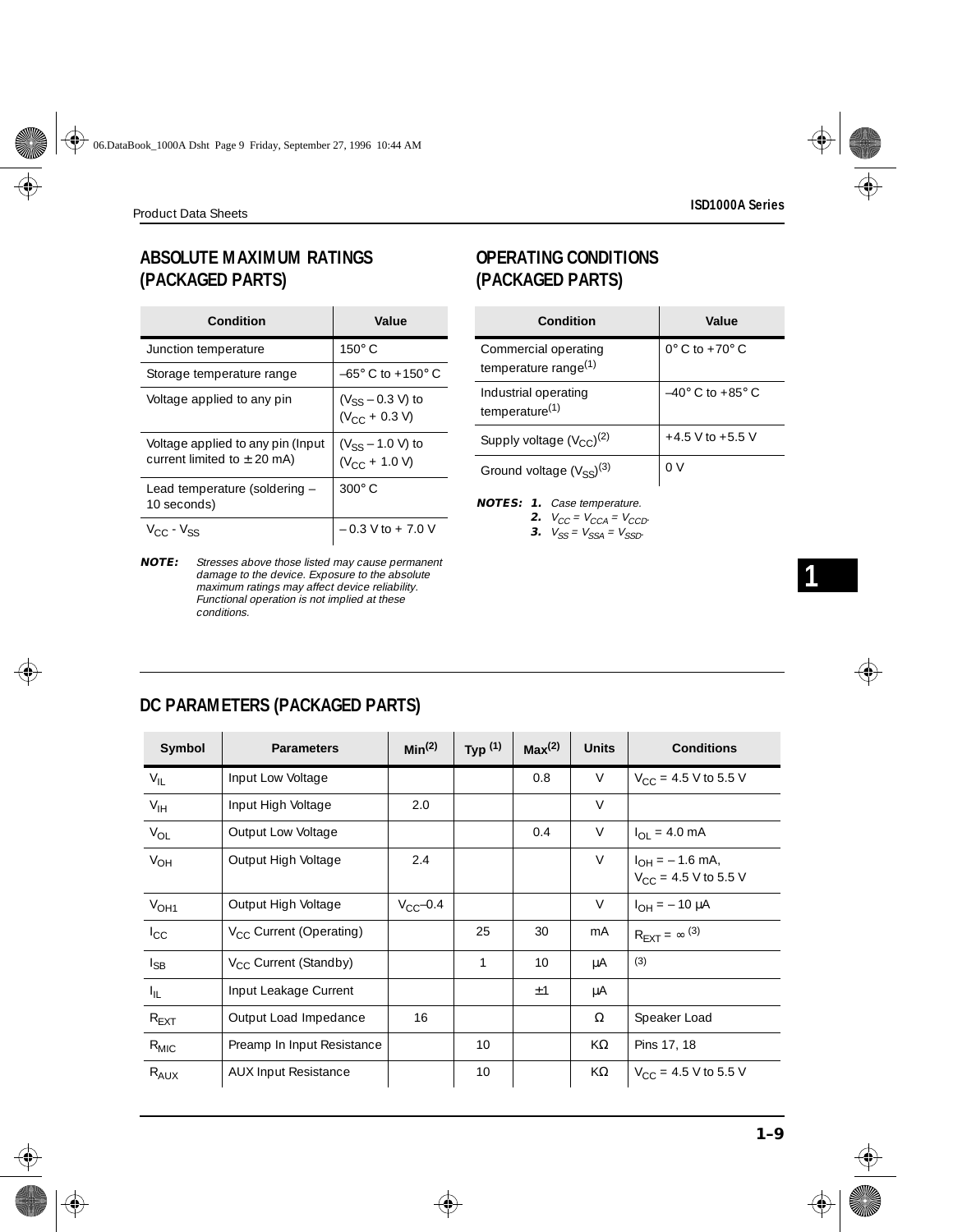# **DC PARAMETERS (PACKAGED PARTS) – CONTINUED**

| Symbol              | <b>Parameters</b>              | Min <sup>(2)</sup> | Typ $(1)$ | Max <sup>(2)</sup> | <b>Units</b> | <b>Conditions</b>                                                    |
|---------------------|--------------------------------|--------------------|-----------|--------------------|--------------|----------------------------------------------------------------------|
| R <sub>ANA IN</sub> | <b>ANA IN Input Resistance</b> |                    | 3.0       |                    | KΩ           |                                                                      |
| $A_{PRF1}$          | Preamp Gain 1                  |                    | 24        |                    | dB           | $AGC = 0.0 V$ ,<br>$V_{CC}$ = 4.5 V to 5.5 V                         |
| A <sub>PRE2</sub>   | Preamp Gain 2                  |                    | - 45      | 15                 | dB           | $AGC = 2.5 V$                                                        |
| $A_{\text{AUX}}$    | AUX IN/ SP+ Gain               | 0.9                |           |                    | V/V          | $V_{\text{CC}} = 4.5 \text{ V}$ to 5.5 V                             |
| A <sub>ARP</sub>    | ANA IN to SP+/- Gain           |                    | 22        |                    | dB           |                                                                      |
| $R_{AGC}$           | <b>AGC Output Resistance</b>   |                    | 5         |                    | $K\Omega$    |                                                                      |
| <b>I</b> PRFH       | Preamp Out Source              |                    | $-1$      |                    | mA           | $\phi$ V <sub>OUT</sub> = 1.0 V,<br>V <sub>CC</sub> = 4.5 V to 5.5 V |
| <b>I</b> PREL       | Preamp In Sink                 |                    | 0.8       |                    | mA           | $\phi$ V <sub>OUT</sub> = 2.0 V,<br>V <sub>CC</sub> = 4.5 V to 5.5 V |

**NOTES: 1.** *Typical values @*  $T_A = 25^{\circ}$  *C* and 5.0 *V*.

**2.** All Min/Max limits are guaranteed by ISD via electrical testing or characterization. Not all specifications are 100% tested.

**3.**  $V_{CCA}$  and  $V_{CCD}$  connected together.

# **AC PARAMETERS (PACKAGED PARTS)**

| Symbol            | <b>Characteristic</b>                |                              | Min <sup>(2)</sup> | Typ $(1)$  | Max <sup>(2)</sup> | <b>Units</b>             | <b>Conditions</b>                                                                |
|-------------------|--------------------------------------|------------------------------|--------------------|------------|--------------------|--------------------------|----------------------------------------------------------------------------------|
| $F_S$             | Internal Clock<br>Sampling Frequency | $-$ ISD1016A<br>$-$ ISD1020A |                    | 8<br>6.4   |                    | <b>KHz</b><br><b>KHz</b> | (9)<br>(9)                                                                       |
| $F_{CF}$          | Filter Pass Band                     | $-$ ISD1016A<br>$-$ ISD1020A |                    | 3.4<br>2.7 |                    | <b>KHz</b><br><b>KHz</b> | 3 dB Roll-Off Point <sup>(3)(10)</sup><br>3 dB Roll-Off Point <sup>(3)(10)</sup> |
| $T_{REC}$         | <b>Record Duration</b>               | $-$ ISD1016A<br>$-$ ISD1020A |                    | 16<br>20   |                    | sec<br>sec               |                                                                                  |
| $T_{\sf PLAY}$    | Playback Duration                    | $-$ ISD1016A<br>$-$ ISD1020A |                    | 16<br>20   |                    | sec<br>sec               | (9)<br>(9)                                                                       |
| $T_{CE}$          | <b>CE Pulse Width</b>                | $-$ ISD1016A<br>$-$ ISD1020A | 100<br>100         |            |                    | nsec<br>nsec             |                                                                                  |
| $T_{\sf SET}$     | Control/Address Setup Time           | $-$ ISD1016A<br>$-$ ISD1020A | 300<br>300         |            |                    | nsec<br>nsec             |                                                                                  |
| T <sub>HOLD</sub> | Control/Address Hold Time            | $-$ ISD1016A<br>$-$ ISD1020A | $\Omega$<br>0      |            |                    | nsec<br>nsec             |                                                                                  |
| T <sub>PUD</sub>  | Power-Up Delay                       | $-$ ISD1016A<br>$-$ ISD1020A | 18.75<br>31.25     |            |                    | msec<br>msec             |                                                                                  |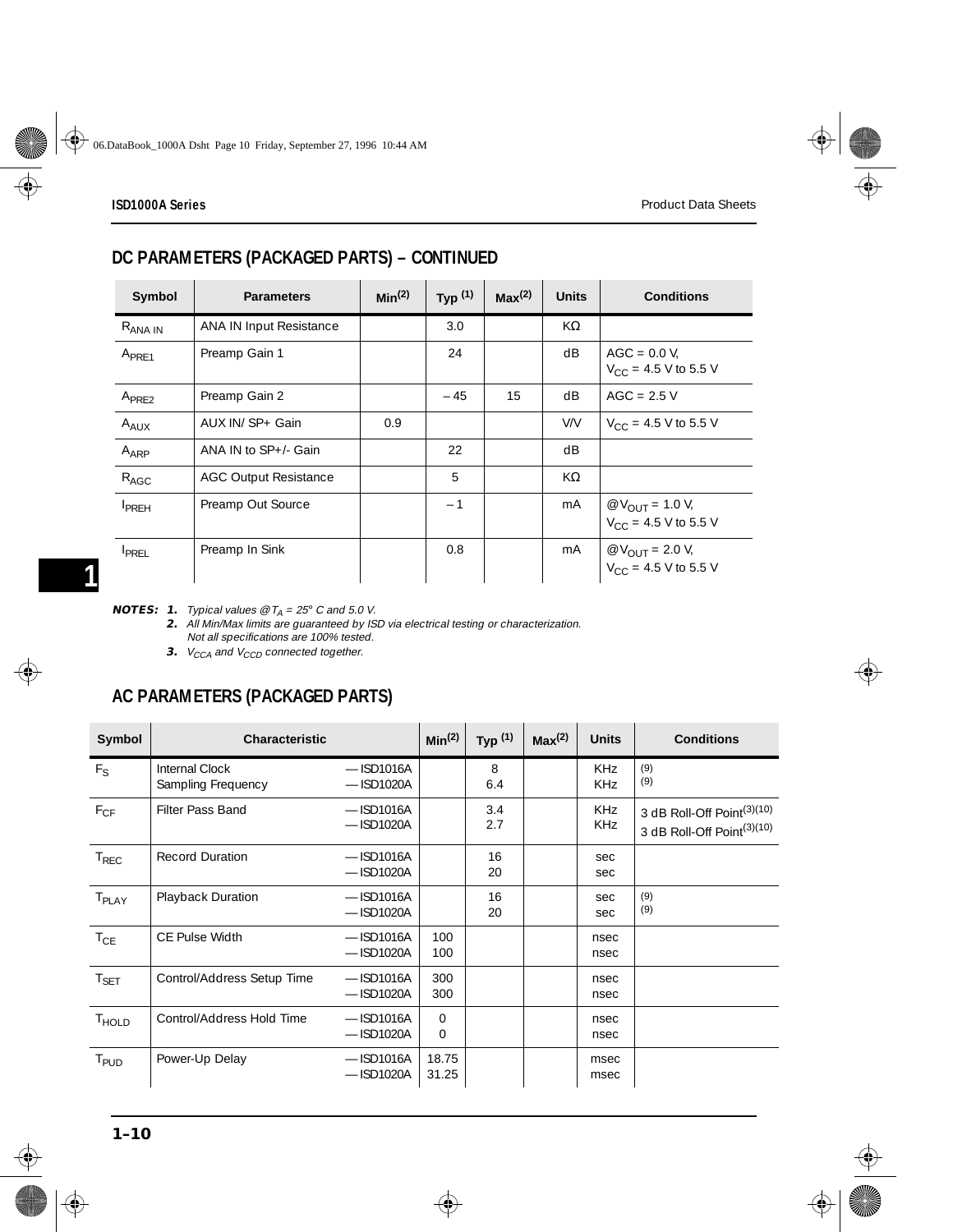# **AC PARAMETERS (PACKAGED PARTS) – CONTINUED**

| Symbol           | <b>Characteristic</b>            |                              | Min <sup>(2)</sup>   | Typ $(1)$      | Max <sup>(2)</sup> | <b>Units</b>       | <b>Conditions</b>                                              |
|------------------|----------------------------------|------------------------------|----------------------|----------------|--------------------|--------------------|----------------------------------------------------------------|
| T <sub>PDR</sub> | PD Pulse Width - Record          | $-$ ISD1016A<br>$-$ ISD1020A |                      | 25<br>31.25    |                    | msec<br>msec       | (6)<br>(6)                                                     |
| T <sub>PDP</sub> | PD Pulse Width - Play            | $-$ ISD1016A<br>$-$ ISD1020A |                      | 12.5<br>15.625 |                    | msec<br>msec       | (7)<br>(7)                                                     |
| T <sub>PDS</sub> | PD Pulse Width - Static          | $-$ ISD1016A<br>$-$ ISD1020A |                      | 100<br>100     |                    | nsec<br>nsec       | (8)<br>(8)                                                     |
| T <sub>PDH</sub> | Power Down Hold                  | $-$ ISD1016A<br>$-$ ISD1020A | $\Omega$<br>$\Omega$ |                |                    | nsec<br>nsec       |                                                                |
| $T_{EOM}$        | <b>EOM Pulse Width</b>           | $-$ ISD1016A<br>$-$ ISD1020A |                      | 12.5<br>15.6   |                    | msec<br>msec       |                                                                |
| <b>THD</b>       | <b>Total Harmonic Distortion</b> | $-$ ISD1016A<br>$-$ ISD1020A |                      | 1<br>1         |                    | %<br>%             | @ 1 KHz<br>@ 1 KHz                                             |
| P <sub>OUT</sub> | Speaker Output Power             | $-$ ISD1016A                 |                      | 12.5           | 50                 | mW                 | $R_{\text{EXT}} = 16 \ \Omega^{(4)}$                           |
|                  |                                  | $-$ ISD1020A                 |                      | 12.5           | 50                 | mW                 | $R_{\text{FXT}} = 16 \Omega^{(4)}$                             |
| $V_{OUT}$        | Voltage Across Speaker Pins      | $-$ ISD1016A<br>$-$ ISD1020A |                      |                | 2.5<br>2.5         | $V p-p$<br>$V p-p$ | $R_{\text{EXT}} = 600 \Omega$<br>$R_{\text{FXT}} = 600 \Omega$ |
| $V_{\text{IN1}}$ | MIC Input Voltage                | $-$ ISD1016A<br>$-$ ISD1020A |                      |                | 20<br>20           | mV<br>mV           | Peak-to-Peak <sup>(5)</sup><br>Peak-to-Peak <sup>(5)</sup>     |
| $V_{IN2}$        | ANA IN Input Voltage             | $-$ ISD1016A<br>$-$ ISD1020A |                      |                | 50<br>50           | mV<br>mV           | Peak-to-Peak<br>Peak-to-Peak                                   |
| V <sub>IN3</sub> | <b>AUX IN Input Voltage</b>      | $-$ ISD1016A<br>$-$ ISD1020A |                      |                | 1.25<br>1.25       | $V p-p$<br>$V p-p$ | $R_{\text{EXT}} = 16 \Omega$<br>$R_{\text{EXT}} = 16 \Omega$   |

**NOTES: 1.** Typical values  $\mathcal{O}$  T<sub>A</sub> = 25° C and 5.0 V.

- **2.** All Min/Max limits are guaranteed by ISD via electrical testing or characterization. Not all specifications are 100% tested.
- **3.** Low-frequency cutoff depends upon value of external capacitors (see Pin Descriptions). **4.** From AUX IN; if ANA IN is driven at 50 mV p-p, the POUT= 12.2 mW, typical.
- **5.** With 5.1 KΩ series resistor at ANA IN.
- **6.** This is the minimum pulse width required to guarantee that a Record cycle will be interrupted. A LOW-going PD pulse of less than this interval during Record may be ignored.
- **7.** This is the minimum pulse width required to guarantee that a Playback cycle will be interrupted. A LOW-going PD pulse of less than this interval during Playback may be ignored.
- **8.** This is the minimum pulse width required to reset the device when in a static condition; i.e., not actively recording or playing back.
- **9.** Sampling Frequency and Playback Duration will vary as much as ±2.25% over the commercial temperature and voltage range and ±5% over the industrial temperature and voltage range. For greater stability, an external clock can be utilized (see Pin Descriptions).
- **10.** Filter specification applies to the antialiasing filter and to the smoothing filter.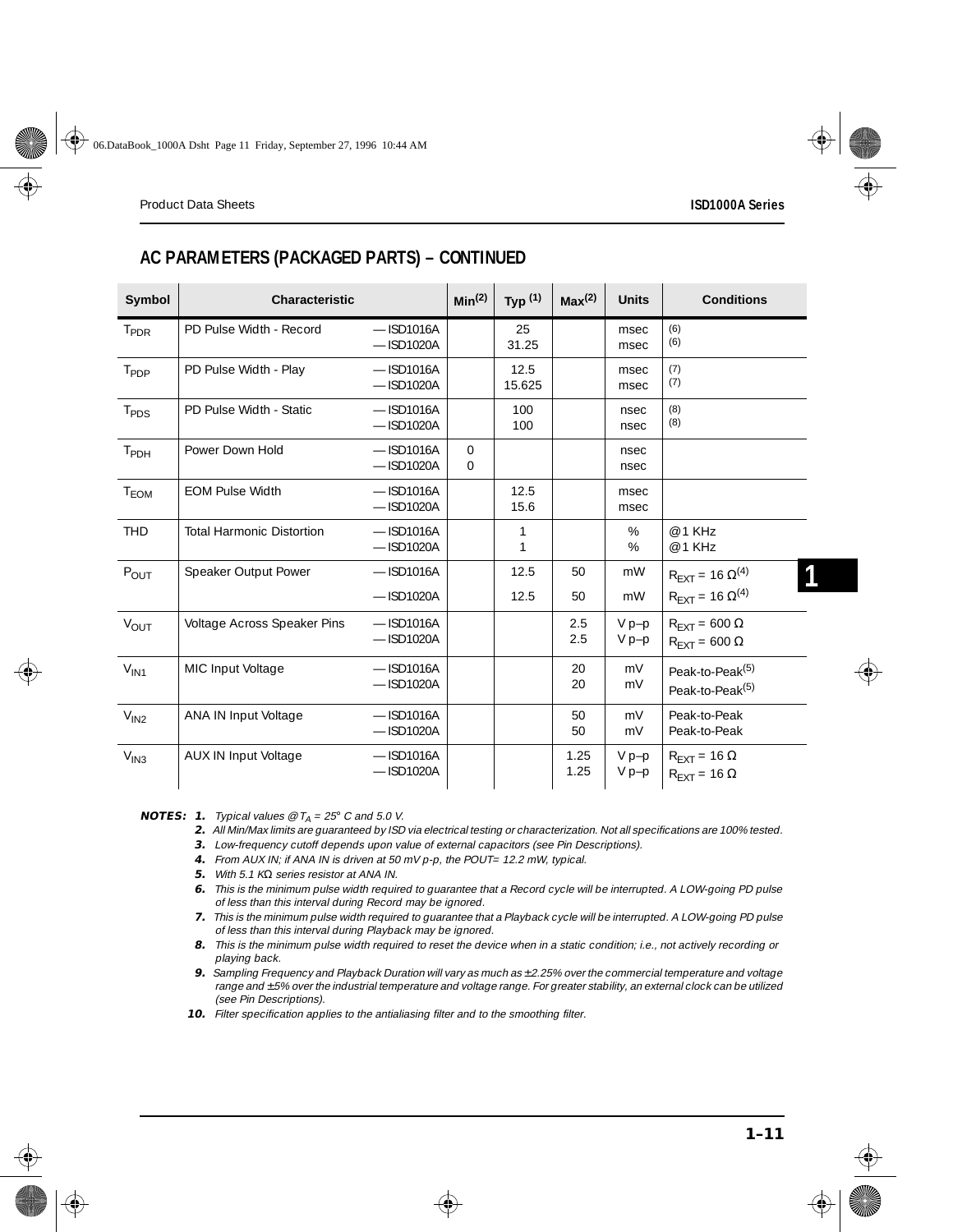# **TYPICAL PARAMETER VARIATION WITH VOLTAGE AND TEMPERATURE (PACKAGED PARTS)**

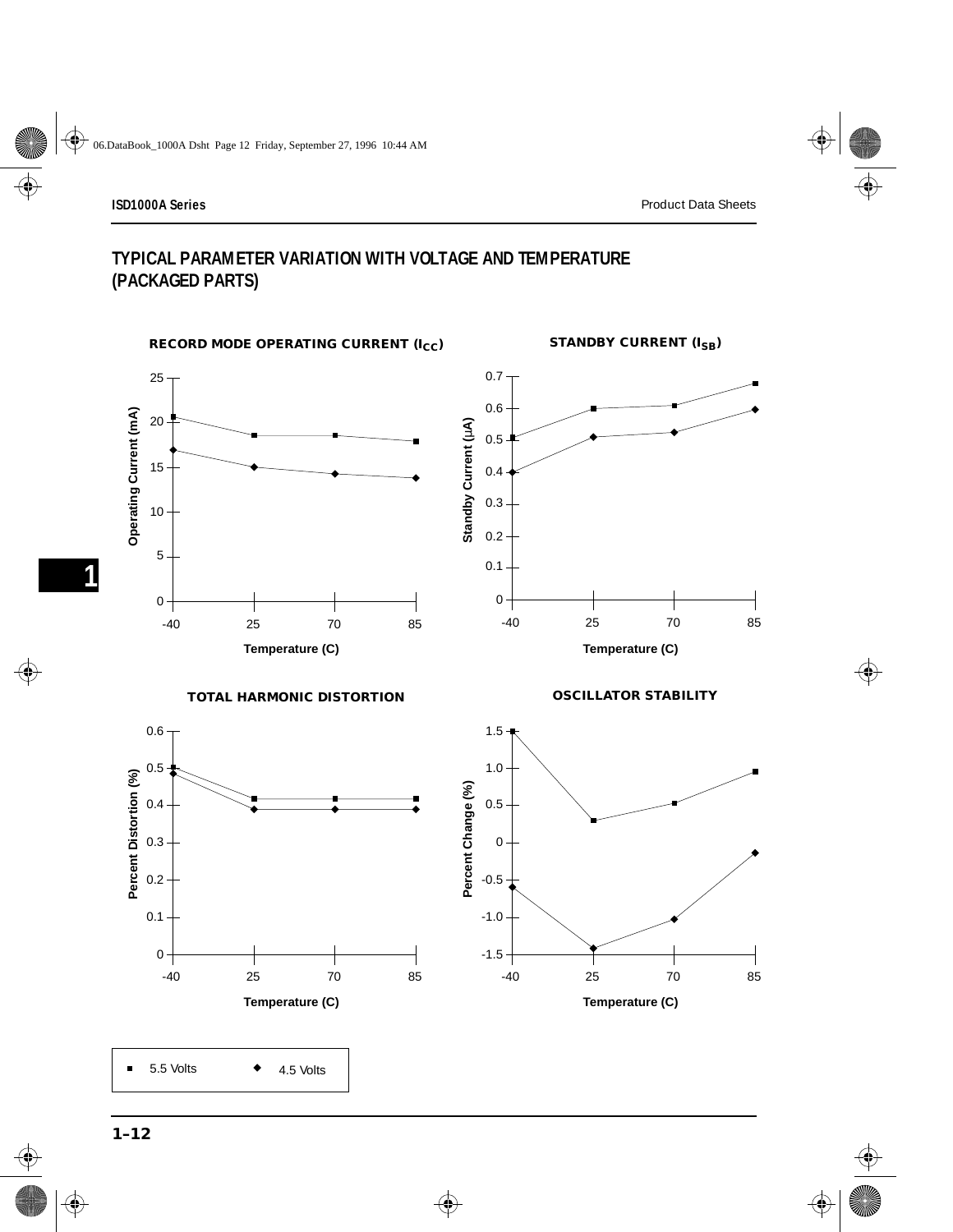# **ABSOLUTE MAXIMUM RATINGS (DIE)**

| Condition                                                            | Value                                       |
|----------------------------------------------------------------------|---------------------------------------------|
| Junction temperature                                                 | $150^{\circ}$ C                             |
| Storage temperature range                                            | $-65^{\circ}$ C to $+150^{\circ}$ C         |
| Voltage applied to any pad                                           | $(V_{SS} - 0.3 V)$ to<br>$(V_{CC} + 0.3 V)$ |
| Voltage applied to any pad<br>(Input current limited to $\pm 20$ mA) | $(V_{SS} - 1.0 V)$ to<br>$(V_{CC} + 1.0 V)$ |
| $V_{\cap}$ - $V_{\subset S}$                                         | $-0.3$ V to $+7.0$ V                        |

**NOTE:** Stresses above those listed may cause permanent damage to the device. Exposure to the absolute maximum ratings may affect device reliability. Functional operation is not implied at these conditions.

# **OPERATING CONDITIONS (DIE)**

| Condition                                     | Value                        |
|-----------------------------------------------|------------------------------|
| Commercial operating<br>temperature range (1) | $0^\circ$ C to $+50^\circ$ C |
| Supply voltage $(V_{CC})^{(2)}$               | $+4.5$ V to $+6.5$ V         |
| Ground voltage $(V_{SS})^{(3)}$               | 0 V                          |

**NOTES: 1.** Case temperature.

**2.**  $V_{CC} = V_{CCA} = V_{CCD}$ .

**3.**  $V_{SS} = V_{SSA} = V_{SSD}$ .

# **1**

# **DC PARAMETERS (DIE)**

| Symbol           | <b>Parameters</b>                 | Min <sup>(2)</sup> | Typ <sup>(1)</sup> | Max <sup>(2)</sup> | <b>Units</b> | <b>Conditions</b>                                |
|------------------|-----------------------------------|--------------------|--------------------|--------------------|--------------|--------------------------------------------------|
| $V_{IL}$         | Input Low Voltage                 |                    |                    | 0.8                | V            | $V_{\text{CC}} = 4.5 \text{ V}$ to 5.5 V         |
| $V_{\text{IH}}$  | Input High Voltage                | 2.0                |                    |                    | $\vee$       |                                                  |
| $V_{OL}$         | Output Low Voltage                |                    |                    | 0.4                | V            | $I_{\text{OI}} = 4.0 \text{ mA}$                 |
| $V_{OH}$         | Output High Voltage               | 2.4                |                    |                    | V            | $I_{OH} = -1.6$ mA,<br>$V_{CC}$ = 4.5 V to 5.5 V |
| V <sub>OH1</sub> | Output High Voltage               | $V_{CC}$ -0.4      |                    |                    | $\vee$       | $I_{OH} = -10 \mu A$                             |
| $I_{\rm CC}$     | $V_{CC}$ Current (Operating)      |                    | 25                 | 30                 | mA           | $R_{\text{FXT}} = \infty$ (3)                    |
| $I_{SB}$         | V <sub>CC</sub> Current (Standby) |                    | 1                  | 10                 | μA           | (3)                                              |
| $I_{\rm IL}$     | Input Leakage Current             |                    |                    | ±1                 | μA           |                                                  |
| $R_{\text{EXT}}$ | Output Load Impedance             | 16                 |                    |                    | Ω            | Speaker Load                                     |
| $R_{MIC}$        | Preamp In Input Resistance        |                    | 10                 |                    | KΩ           | Pins 17, 18                                      |
| $R_{AUX}$        | <b>AUX Input Resistance</b>       |                    | 10                 |                    | KΩ           | $V_{CC}$ = 4.5 V to 5.5 V                        |
| $R_{ANA IN}$     | <b>ANA IN Input Resistance</b>    |                    | 3.0                |                    | KΩ           |                                                  |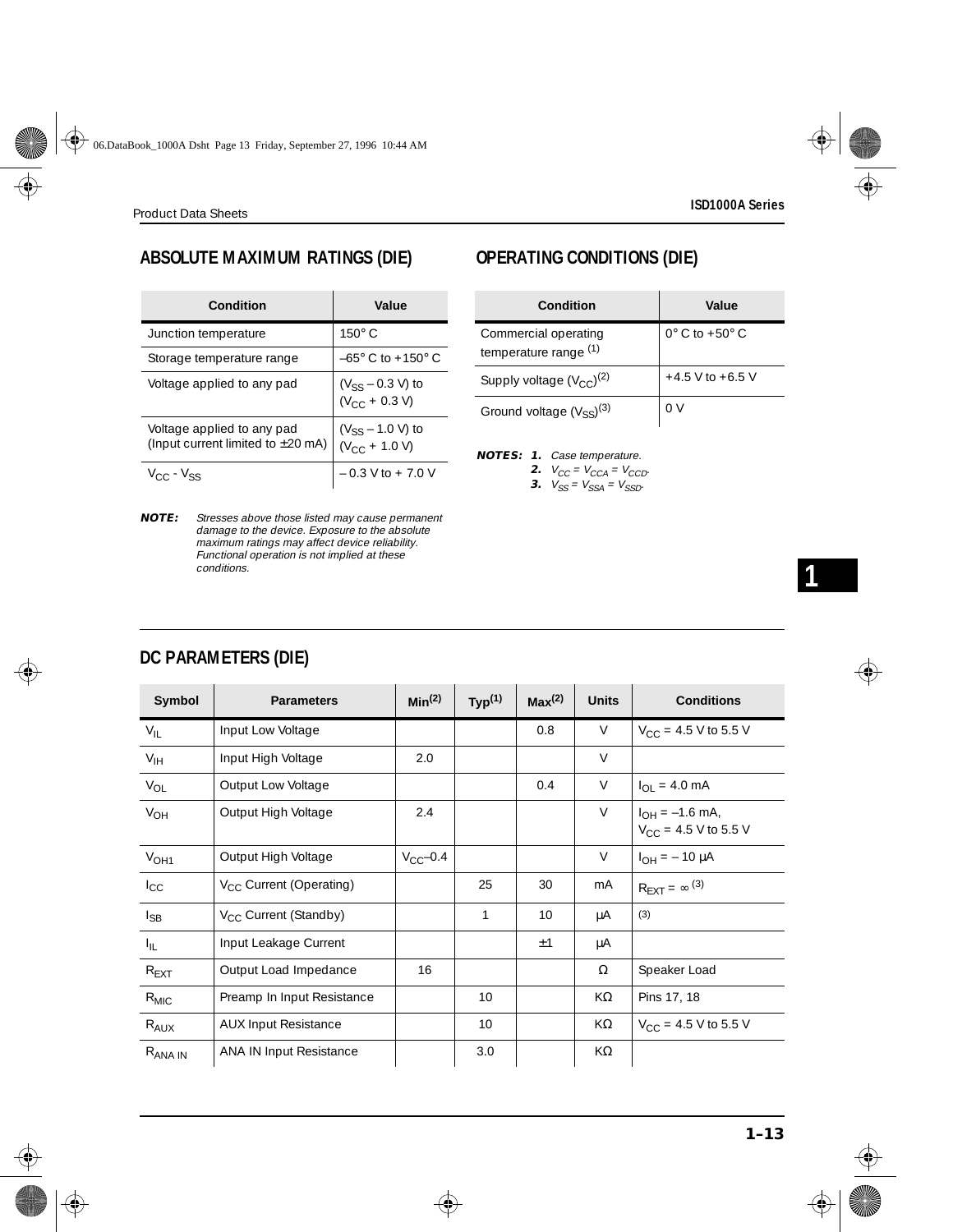# **DC PARAMETERS (DIE) – CONTINUED**

| Symbol            | <b>Parameters</b>            | Min <sup>(2)</sup> | Typ <sup>(1)</sup> | Max <sup>(2)</sup> | <b>Units</b> | <b>Conditions</b>                                            |
|-------------------|------------------------------|--------------------|--------------------|--------------------|--------------|--------------------------------------------------------------|
| A <sub>PRE1</sub> | Preamp Gain 1                |                    | 24                 |                    | dB           | $AGC = 0.0 V$ ,<br>$V_{CC}$ = 4.5 V to 5.5 V                 |
| $A_{PRF2}$        | Preamp Gain 2                |                    | $-45$              | 15                 | dB           | $AGC = 2.5 V$                                                |
| $A_{AUX}$         | AUX IN/ SP+ Gain             | 0.9                |                    |                    | V/V          | $V_{CC}$ = 4.5 V to 5.5 V                                    |
| A <sub>ARP</sub>  | ANA IN to SP+/- Gain         |                    | 22                 |                    | dB           |                                                              |
| $R_{AGC}$         | <b>AGC Output Resistance</b> |                    | 5                  |                    | KΩ           |                                                              |
| <b>I</b> PREH     | Preamp Out Source            |                    | $-1$               |                    | mA           | @ $V_{\text{OIII}} = 1.0 V_{t}$<br>$V_{CC}$ = 4.5 V to 5.5 V |
| <b>IPREL</b>      | Preamp In Sink               |                    | 0.8                |                    | mA           | @ $V_{\text{OIII}} = 2.0 V_{t}$<br>$V_{CC}$ = 4.5 V to 5.5 V |

**NOTES: 1.** Typical values @  $T_A = 25^\circ$  C and 5.0 V.

**2.** All Min/Max limits are guaranteed by ISD via electrical testing or characterization. Not all specifications are 100% tested.

**3.**  $V_{CCA}$  and  $V_{CCD}$  connected together.

# **AC PARAMETERS (DIE)**

| Symbol            | <b>Characteristic</b>                |                              | Min <sup>(2)</sup> | Typ <sup>(1)</sup> | Max <sup>(2)</sup> | <b>Units</b>                  | <b>Conditions</b>                                                                |
|-------------------|--------------------------------------|------------------------------|--------------------|--------------------|--------------------|-------------------------------|----------------------------------------------------------------------------------|
| $F_S$             | Internal Clock<br>Sampling Frequency | $-$ ISD1016A<br>$-$ ISD1020A |                    | 8<br>6.4           |                    | KH <sub>7</sub><br><b>KHz</b> | (9)<br>(9)                                                                       |
| $F_{CF}$          | Filter Pass Band                     | $-$ ISD1016A<br>$-$ ISD1020A |                    | 3.4<br>2.7         |                    | KHz<br><b>KHz</b>             | 3 dB Roll-Off Point <sup>(3)(10)</sup><br>3 dB Roll-Off Point <sup>(3)(10)</sup> |
| $T_{REC}$         | <b>Record Duration</b>               | $-$ ISD1016A<br>$-$ ISD1020A |                    | 16<br>20           |                    | sec<br>sec                    |                                                                                  |
| T <sub>PLAY</sub> | Playback Duration                    | $-$ ISD1016A<br>$-$ ISD1020A |                    | 16<br>20           |                    | sec<br>sec                    | (9)<br>(9)                                                                       |
| $T_{CE}$          | CF Pulse Width                       | $-$ ISD1016A<br>$-$ ISD1020A | 100<br>100         |                    |                    | nsec<br>nsec                  |                                                                                  |
| $T_{\sf SET}$     | Control/Address Setup Time           | $-$ ISD1016A<br>$-$ ISD1020A | 300<br>300         |                    |                    | nsec<br>nsec                  |                                                                                  |
| T <sub>HOLD</sub> | Control/Address Hold Time            | $-$ ISD1016A<br>$-$ ISD1020A | 0<br>$\mathbf{0}$  |                    |                    | nsec<br>nsec                  |                                                                                  |
| T <sub>PUD</sub>  | Power-Up Delay                       | $-$ ISD1016A<br>$-$ ISD1020A | 18.75<br>31.25     |                    |                    | msec<br>msec                  |                                                                                  |
| T <sub>PDR</sub>  | PD Pulse Width - Record              | $-$ ISD1016A<br>$-$ ISD1020A |                    | 25<br>31.25        |                    | msec<br>msec                  | (6)<br>(6)                                                                       |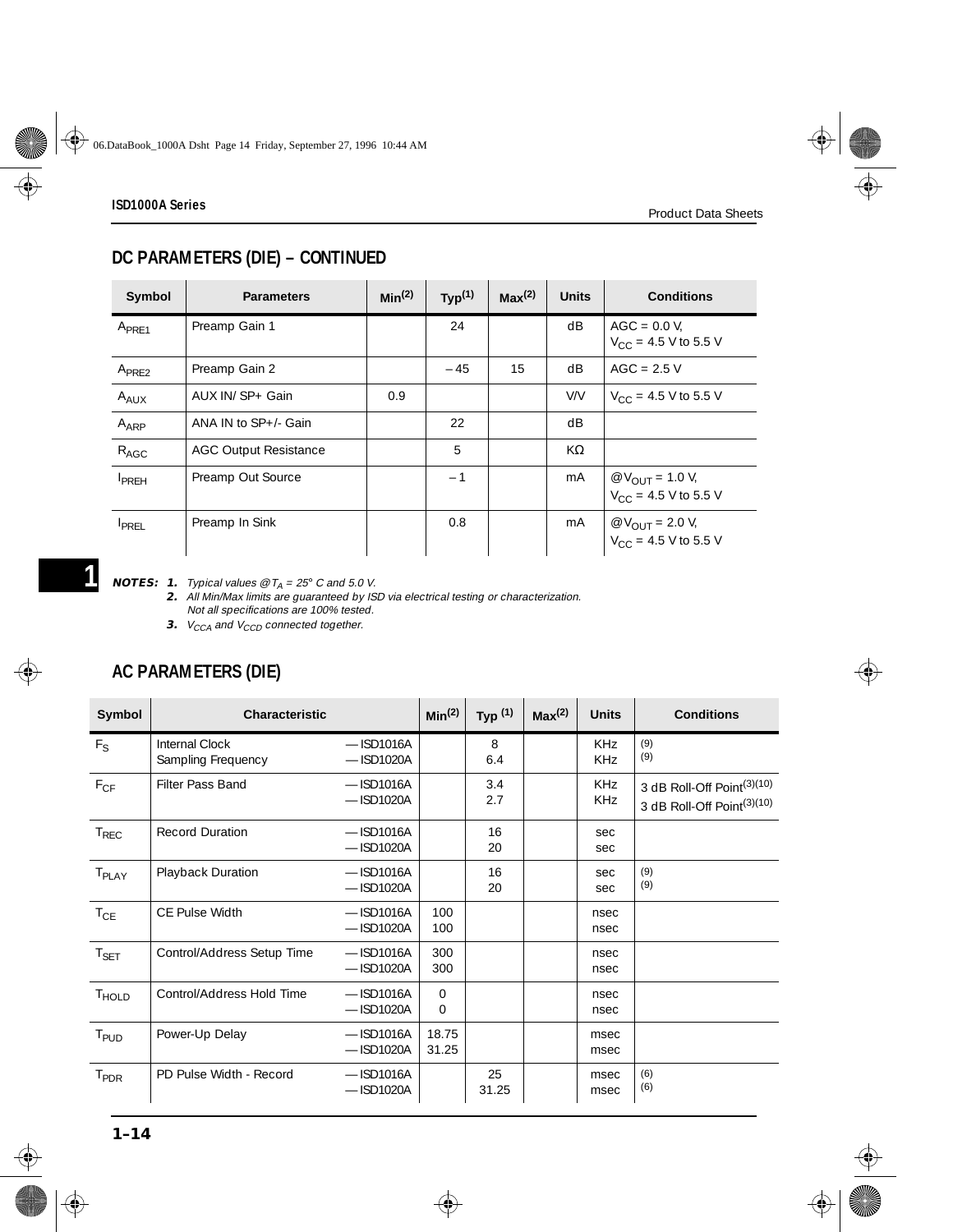# **AC PARAMETERS (DIE) – CONTINUED**

| Symbol             | <b>Characteristic</b>            |                              | Min <sup>(2)</sup>      | Typ $(1)$         | Max <sup>(2)</sup> | <b>Units</b>       | <b>Conditions</b>                                                        |
|--------------------|----------------------------------|------------------------------|-------------------------|-------------------|--------------------|--------------------|--------------------------------------------------------------------------|
| $T_{\mathsf{PDP}}$ | PD Pulse Width - Play            | $-$ ISD1016A<br>$-$ ISD1020A |                         | 12.5<br>15.625    |                    | msec<br>msec       | (7)<br>(7)                                                               |
| $T_{PDS}$          | PD Pulse Width - Static          | $-$ ISD1016A<br>$-$ ISD1020A |                         | 100<br>100        |                    | nsec<br>nsec       | (8)<br>(8)                                                               |
| T <sub>PDH</sub>   | Power Down Hold                  | $-$ ISD1016A<br>$-$ ISD1020A | $\Omega$<br>$\mathbf 0$ |                   |                    | nsec<br>nsec       |                                                                          |
| T <sub>EOM</sub>   | <b>EOM Pulse Width</b>           | $-$ ISD1016A<br>$-$ ISD1020A |                         | 12.5<br>15.6      |                    | msec<br>msec       |                                                                          |
| <b>THD</b>         | <b>Total Harmonic Distortion</b> | $-$ ISD1016A<br>$-$ ISD1020A |                         | $\mathbf{1}$<br>1 |                    | %<br>$\%$          | @ 1 KHz<br>@ 1 KHz                                                       |
| POUT               | Speaker Output Power             | $-$ ISD1016A<br>$-$ ISD1020A |                         | 12.5<br>12.5      | 50<br>50           | mW<br>mW           | $R_{\text{EXT}} = 16 \Omega^{(4)}$<br>$R_{\text{EXT}} = 16 \Omega^{(4)}$ |
| $V_{OUT}$          | Voltage Across Speaker Pins      | $-$ ISD1016A<br>$-$ ISD1020A |                         |                   | 2.5<br>2.5         | $V p-p$<br>$V p-p$ | $R_{\text{FXT}} = 600 \Omega$<br>$R_{\text{EXT}} = 600 \Omega$           |
| $V_{IN1}$          | MIC Input Voltage                | $-$ ISD1016A<br>$-$ ISD1020A |                         |                   | 20<br>20           | mV<br>mV           | Peak-to-Peak <sup>(5)</sup><br>Peak-to-Peak <sup>(5)</sup>               |
| $V_{IN2}$          | ANA IN Input Voltage             | $-$ ISD1016A<br>$-$ ISD1020A |                         |                   | 50<br>50           | mV<br>mV           | Peak-to-Peak<br>Peak-to-Peak                                             |
| V <sub>IN3</sub>   | AUX IN Input Voltage             | $-$ ISD1016A<br>$-$ ISD1020A |                         |                   | 1.25<br>1.25       | $V p-p$<br>$V p-p$ | $R_{\text{EXT}} = 16 \Omega$<br>$R_{\text{EXT}} = 16 \Omega$             |

**NOTES: 1.** Typical values  $\mathcal{O}$  T<sub>A</sub> = 25° C and 5.0 V.

- **2.** All Min/Max limits are guaranteed by ISD via electrical testing or characterization. Not all specifications are 100% tested.
- **3.** Low-frequency cutoff depends upon value of external capacitors (see Pin Descriptions).
- **4.** From AUX IN; if ANA IN is driven at 50 mV p-p, the POUT= 12.2 mW, typical.
- **5.** With 5.1 KΩ series resistor at ANA IN.
- **6.** This is the minimum pulse width required to guarantee that a Record cycle will be interrupted. A LOW-going PD pulse of less than this interval during Record may be ignored.
- **7.** This is the minimum pulse width required to guarantee that a Playback cycle will be interrupted. A LOW-going PD pulse of less than this interval during Playback may be ignored.
- **8.** This is the minimum pulse width required to reset the device when in a static condition; i.e., not actively recording or playing back.
- **9.** Sampling frequency and Playback duration will vary as much as ±2.25% over the commercial temperature and voltage range. For greater stability, an external clock can be utilized (see Pin Descriptions).
- **10.** Filter specification applies to the antialiasing filter and to the smoothing filter.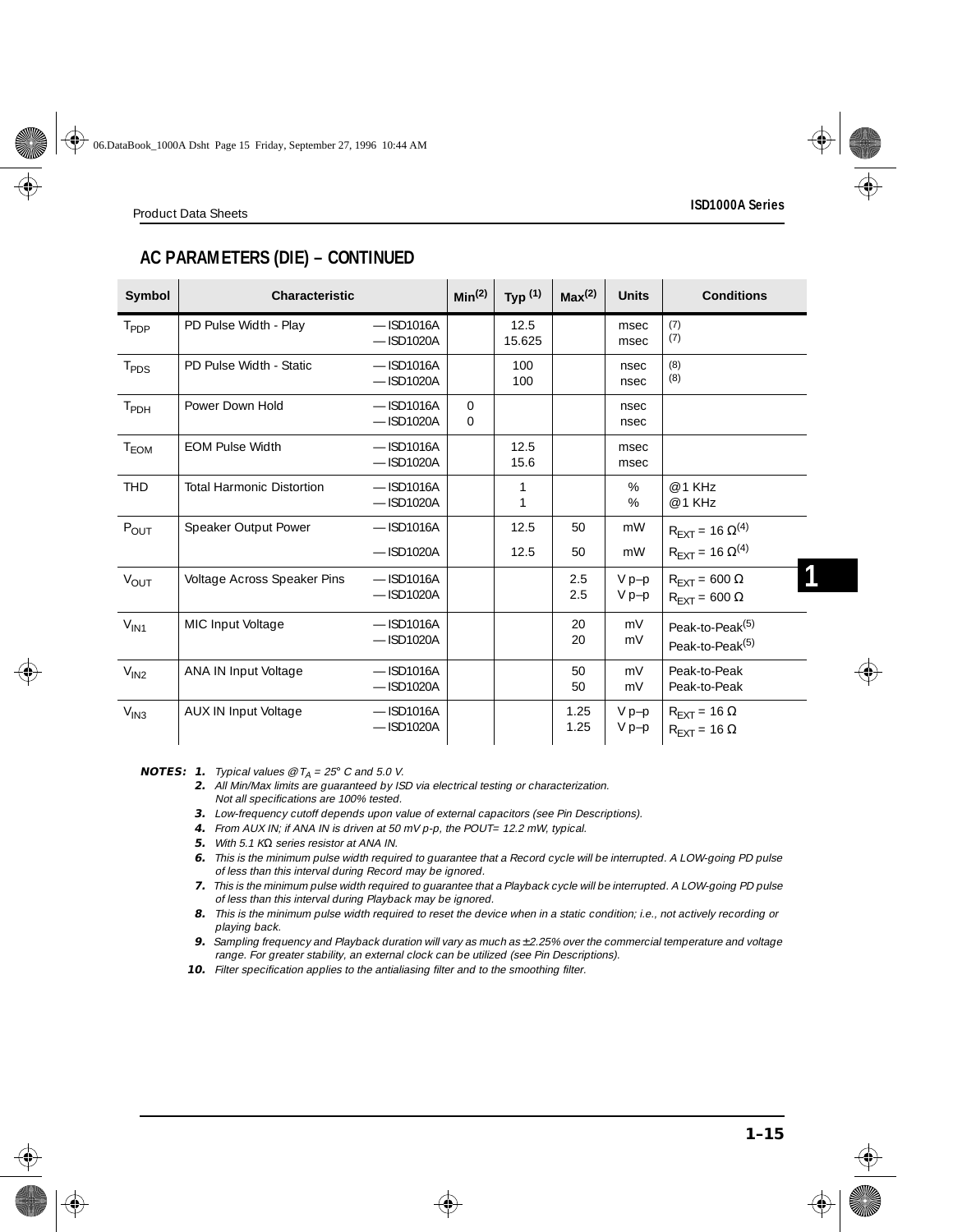### **TYPICAL PARAMETER VARIATION WITH VOLTAGE AND TEMPERATURE (DIE)**

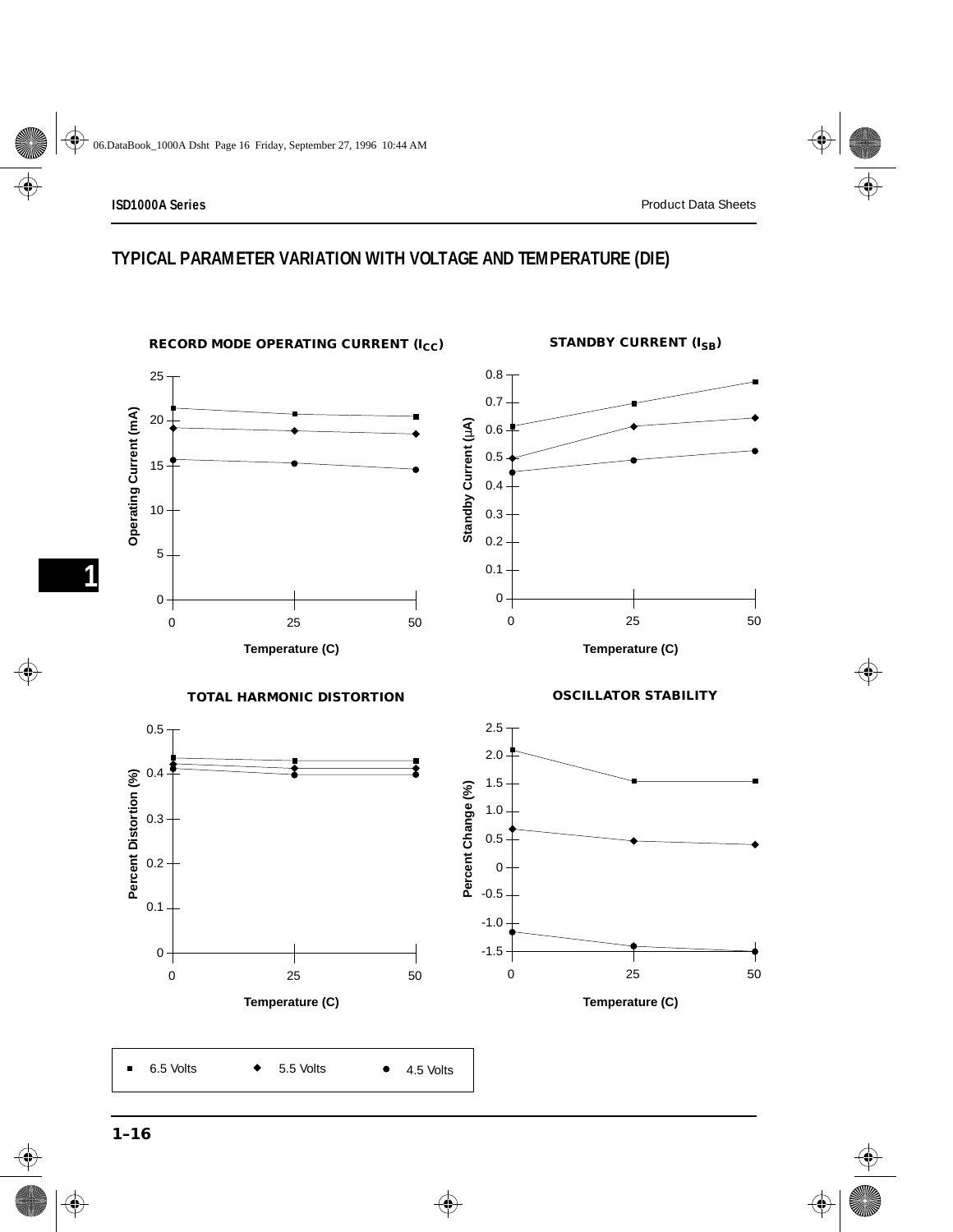# <span id="page-16-0"></span>**APPLICATION EXAMPLE – DESIGN SCHEMATIC**



# **APPLICATION EXAMPLE – BASIC DEVICE CONTROL**

| <b>Control Step</b> | <b>Function</b>                               | <b>Action</b>                                                                  |
|---------------------|-----------------------------------------------|--------------------------------------------------------------------------------|
|                     | Power up chip and select record/playback mode | 1. $PD = I$ OW<br>2. $P/\overline{R}$ = As desired                             |
|                     | Set message address for record/playback       | Set addresses A0-A7                                                            |
| 3                   | Begin playback/record                         | $\overline{CE}$ = Pulsed LOW (Playback)<br>$\overline{CE}$ = Held LOW (Record) |
| 4                   | End cycle                                     | $\overline{CE}$ = HIGH and EOM reached                                         |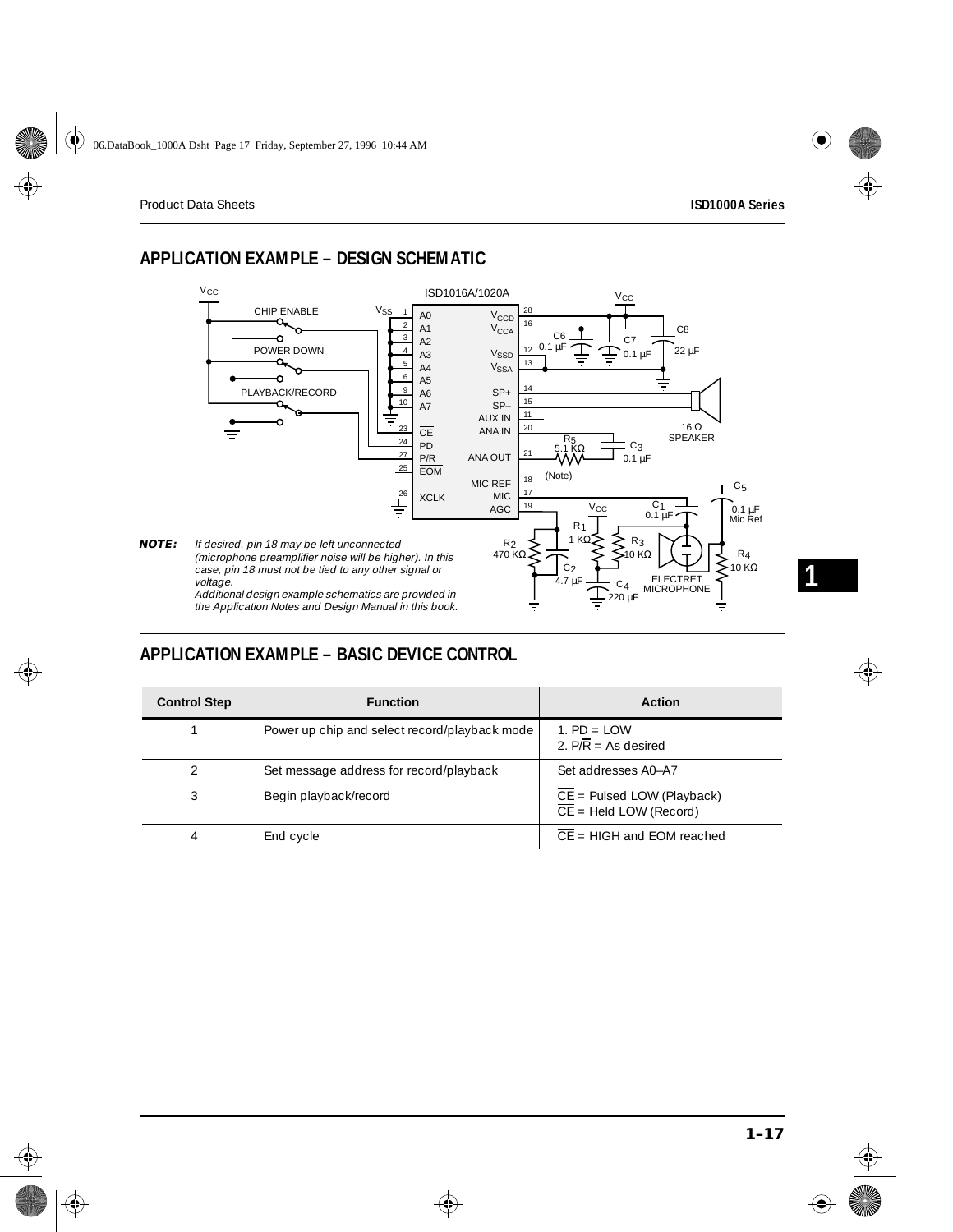# **APPLICATION EXAMPLE – PASSIVE COMPONENT FUNCTIONS**

| Part                            | <b>Function</b>                                          | Comments                                                                                                             |
|---------------------------------|----------------------------------------------------------|----------------------------------------------------------------------------------------------------------------------|
| R1                              | Microphone power supply<br>decoupling                    | Reduces power supply noise                                                                                           |
| R <sub>2</sub>                  | Release time constant                                    | Sets release time for AGC                                                                                            |
| R <sub>3</sub> , R <sub>4</sub> | Microphone biasing resistors                             | Provides biasing for microphone operation                                                                            |
| R <sub>5</sub>                  | Series limiting resistor                                 | Reduces level at high supply voltages                                                                                |
| C <sub>1</sub> , C <sub>5</sub> | Microphone DC-blocking capacitor<br>Low-frequency cutoff | Decouples microphone bias from chip. Provides<br>single-pole low-frequency cutoff and common-mode<br>noise rejection |
| C <sub>2</sub>                  | Attack/Release time constant                             | Sets attack/release time for AGC                                                                                     |
| C <sub>3</sub>                  | Low-frequency cutoff capacitor                           | Provides additional pole for low-frequency cutoff                                                                    |
| C <sub>4</sub>                  | Microphone power supply<br>decoupling                    | Reduces power supply noise                                                                                           |
| C6, C7, C8                      | Power supply capacitors                                  | Filter and bypass of power supply                                                                                    |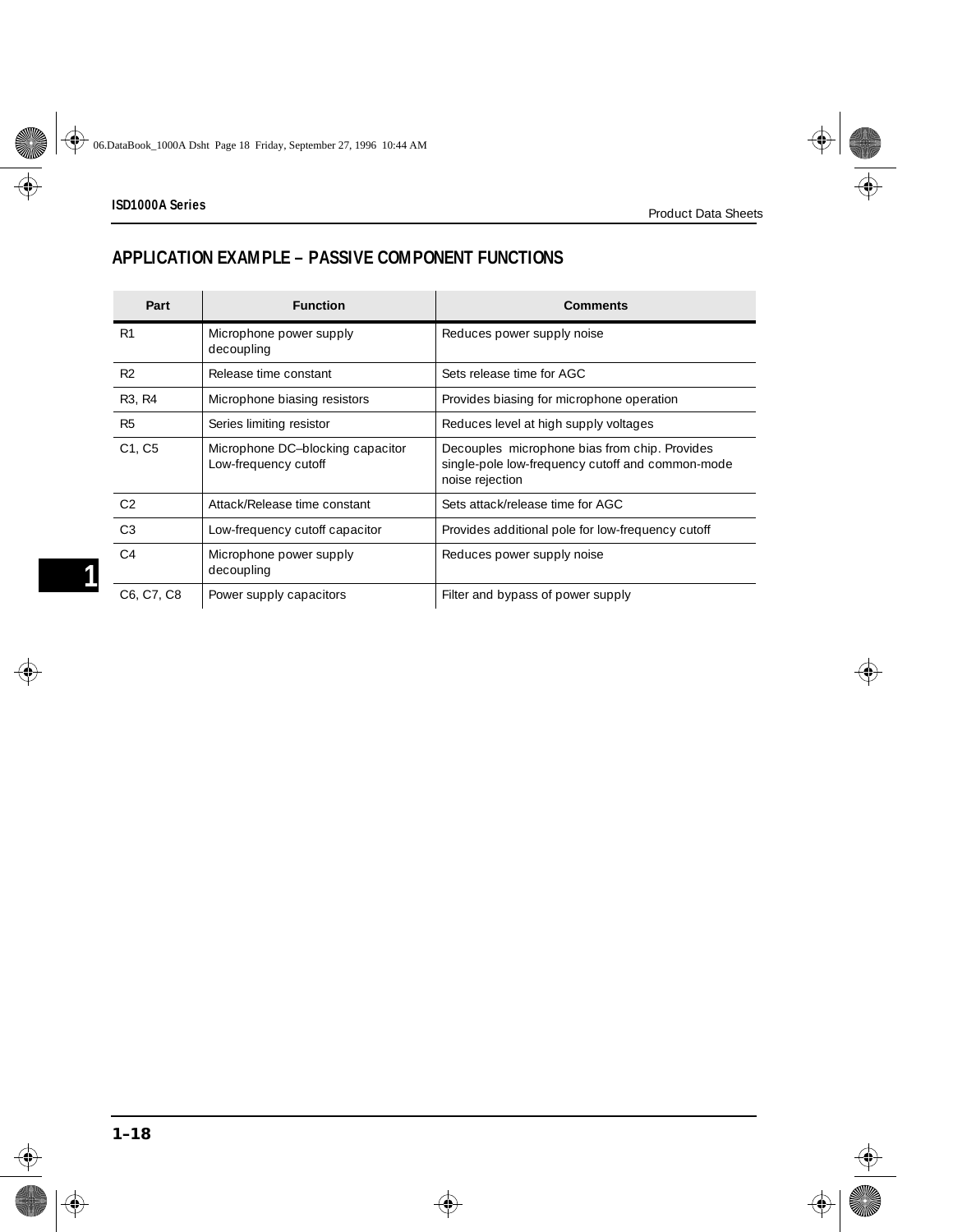### **ORDERING INFORMATION**

#### **Product Number Descriptor Key**



When ordering ISD1000A Series devices, please refer to the following valid part numbers.

| <b>Part Number</b> | <b>Part Number</b> |
|--------------------|--------------------|
| ISD1016AG          | ISD1020AG          |
| ISD1016AGI         | ISD1020AGI         |
| ISD1016AP          | ISD1020AP          |
| ISD1016API         | ISD1020API         |
| ISD1016AX          | <b>ISD1020AX</b>   |

For the latest product information, access ISD's worldwide website at http://www.isd.com.